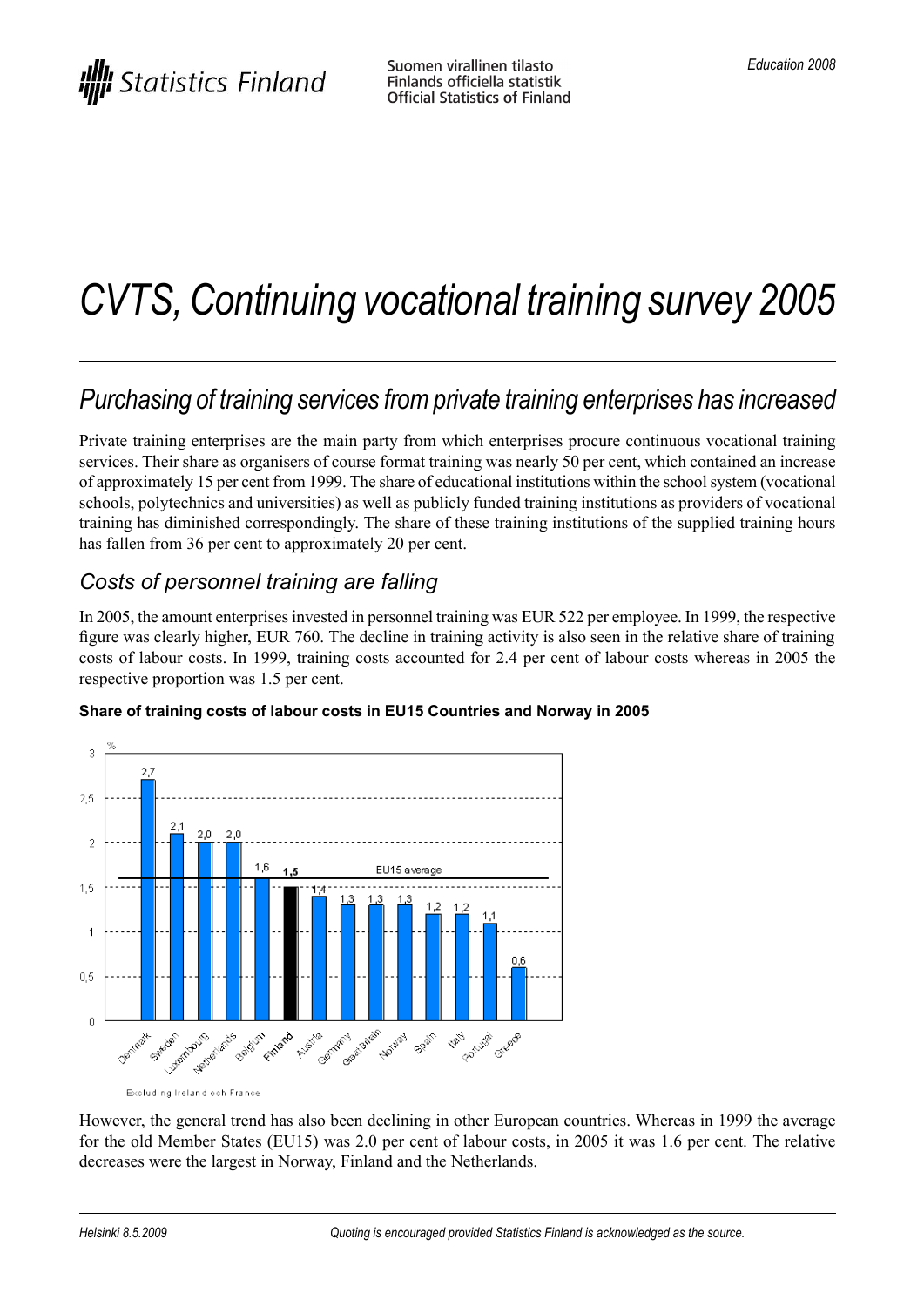### *Share of coaching for working life has grown*

The emphasis in the training offered by enterprises to their personnel has shifted somewhat from the development of professional skills to the improvement of the general skills needed in working life and work communities. However, the input into the development of general working life skills has not increased quantitatively since 1999, but a slight change has taken place in the prioritisation of the contents of training instead. The share of language training has remained unchanged, but those of training relating to computer use and information technology and especially of training associated with office work, book-keeping, management and administration have diminished between 1999 and 2005.

The trends in the contents of training are also pan-European. Whereas in 1999, training related to computer use covered over 15 per cent of employees in most Member States, a share of over 15 per cent was only achieved in a couple of countries in 2005. The share of language training of training hours has remained unchanged and is higher than the average especially in the new Eastern European Member States.

### *Emphasis is shifting to internally organised training*

In 1999, the share of training internally organised by enterprises themselves of all training courses was 47 per cent while that of training provided by external organisers was 53 per cent. By 2005, the proportions had become precisely reversed. In 2005, 53 per cent of all course training days were implemented as training organised by enterprises themselves.

Manufacturing industries resort to external training suppliers less often than service industries. Respectively, small enterprises use external services more than large enterprises as they have less of the required training resources themselves.

#### *Young employees receive little training*

During 2005, over 40 per cent of employees aged between 25 and 54 had participated in training courses. The respective figure for the age group of over 54 was 34 per cent and only 25 per cent among those aged under 25. Thus, young employees of enterprises do not receive or seek training in the same way as middle-aged or ageing employees.

No change from the previous situation has taken place in the participation rates of different age groups in Finland but in, for instance, Sweden, Denmark and Norway the differences in the participation rates of different groups were smaller than in Finland.

Young employees' participation rate was slightly higher in manufacturing industries than in service industries. However, there were fairly large differences by industry within both sectors.

This is not necessarily a question of conscious policy among enterprises or of subconscious age discrimination. Underlying the phenomenon could be natural reasons relating to resources, training needs, or personnel's competence and educational background.

### *Obstacles to training*

Nearly one enterprise in four did not organise any personnel training in 2005. Approximately 60 per cent of these enterprises gave as the main reason for not organising training the fact that their personnel's existing competence and qualifications met their present needs.

Other quoted reasons for not organising training included personnel's time pressure and lack of time, which 40 per cent of enterprises gave as the reason, and the fact that the enterprise had recruited persons with the necessary competence and qualifications, which 37 per cent of enterprises gave as the reason.

The same three obstacles were also the most important ones in EU Member States, but with different shares.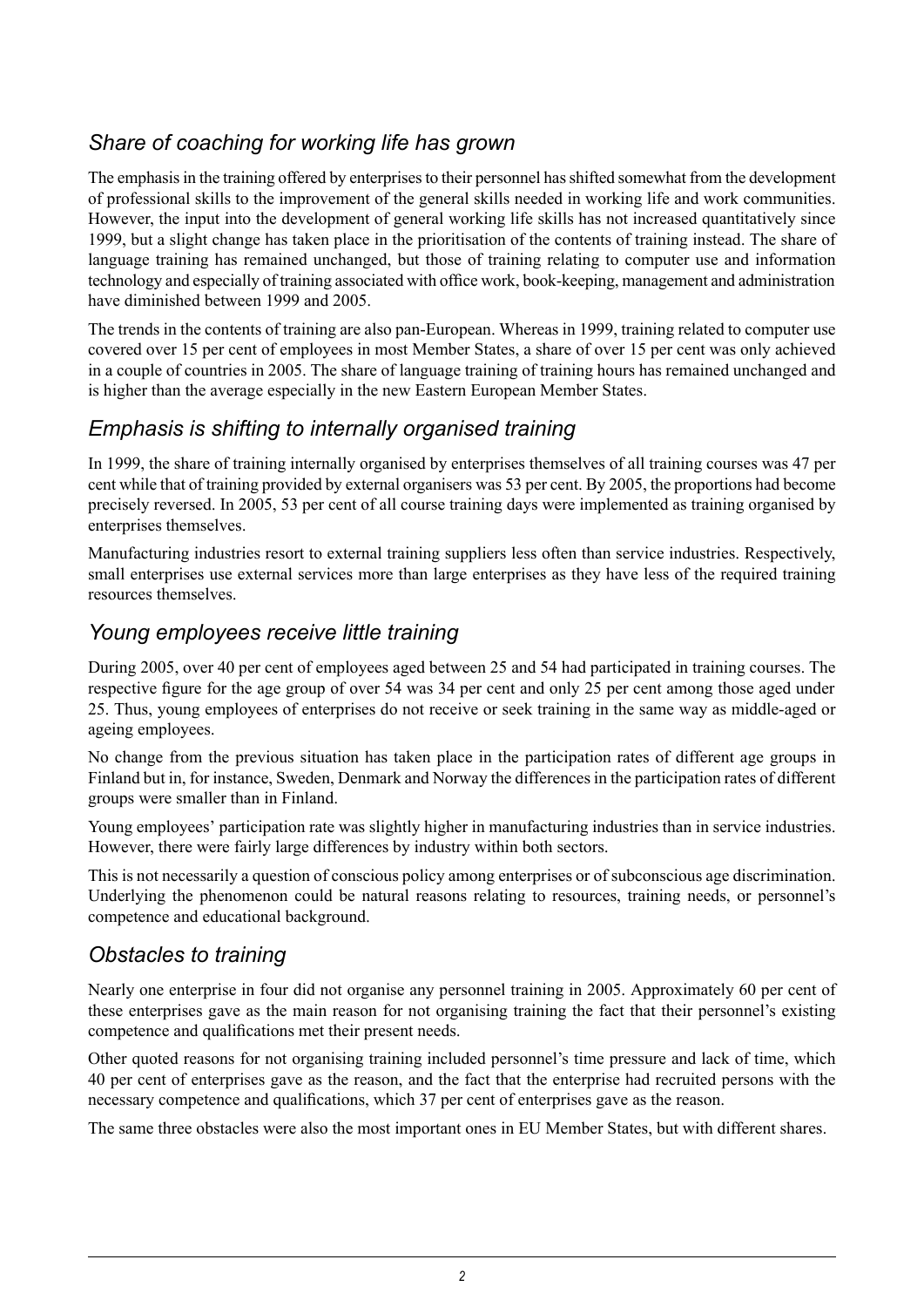## *Contents*

| Appendix tables                                                                                               |     |
|---------------------------------------------------------------------------------------------------------------|-----|
| 1. External training hours by training provider broken down by field of activity, sector and size class in    |     |
|                                                                                                               |     |
| 2. Costs of course training by cost factor broken down by field of activity, sector and size class in 2005    |     |
|                                                                                                               |     |
|                                                                                                               |     |
|                                                                                                               |     |
| 4. continuing, Shares of fields of education by field of activity, sector and size class in 200521            |     |
| 5. Participation rate in training courses by age broken down by field of activity, sector and size class in   |     |
|                                                                                                               | .22 |
| 6. Proportion of enterprises providing other training forms and participation rate in other forms of training |     |
|                                                                                                               |     |
|                                                                                                               |     |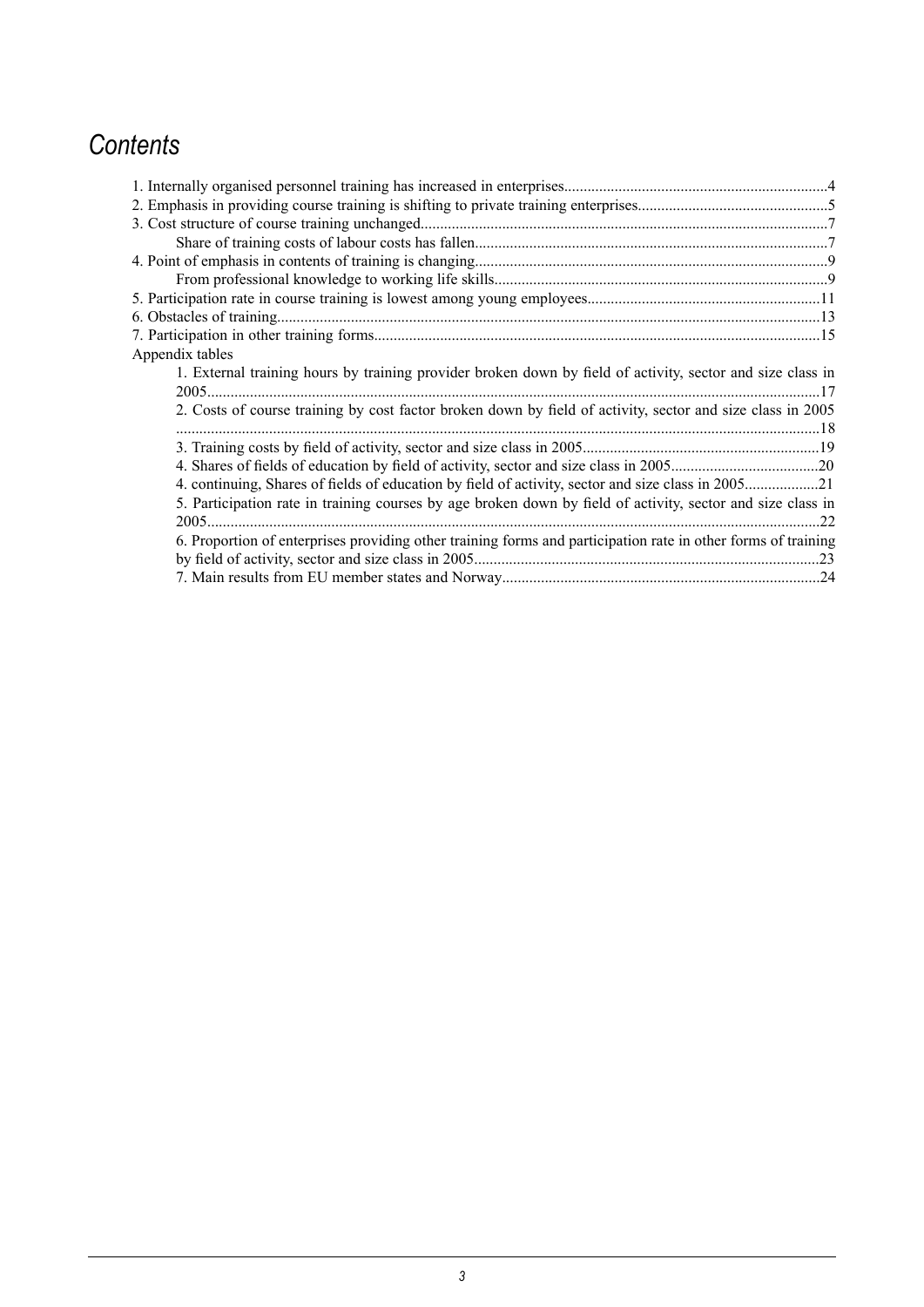## *1. Internally organised personnel training has increased in enterprises*

<span id="page-3-0"></span>The share of courses organised by enterprises themselves of all personnel training has grown somewhat from 1999. At that time, 47 per cent of all courses were internally organised and 53 per cent externally organised. By 2005, the proportions had become precisely reversed. In 2005, 53 per cent of all course training days were implemented as training organised by enterprises themselves.





The concentration of course training to internally organised training is actually a very natural consequence from the slight overall reduction in enterprises' input into training on the whole. Training procured from outside is more expensive than internally organised training so cutbacks are therefore easily made in purchases of payable, externally organised training services.

In manufacturing industries courses organised by enterprisesthemselves make up the majority of course training (around 60%). Slightly over one-half (52%) of the courses offered by service industries were purchased from external training organisers.

The possibility of an enterprise to organise training is dependent on its size and resources. Large enterprises are more likely to have their own training staff or training unit/centre which are utilised for internally organised personnel training. Small enterprises are naturally more inclined to purchase training services from external organisers.



#### **Figure 2. Share of externally organised course training hours by size of enterprise in 1999 and 2005**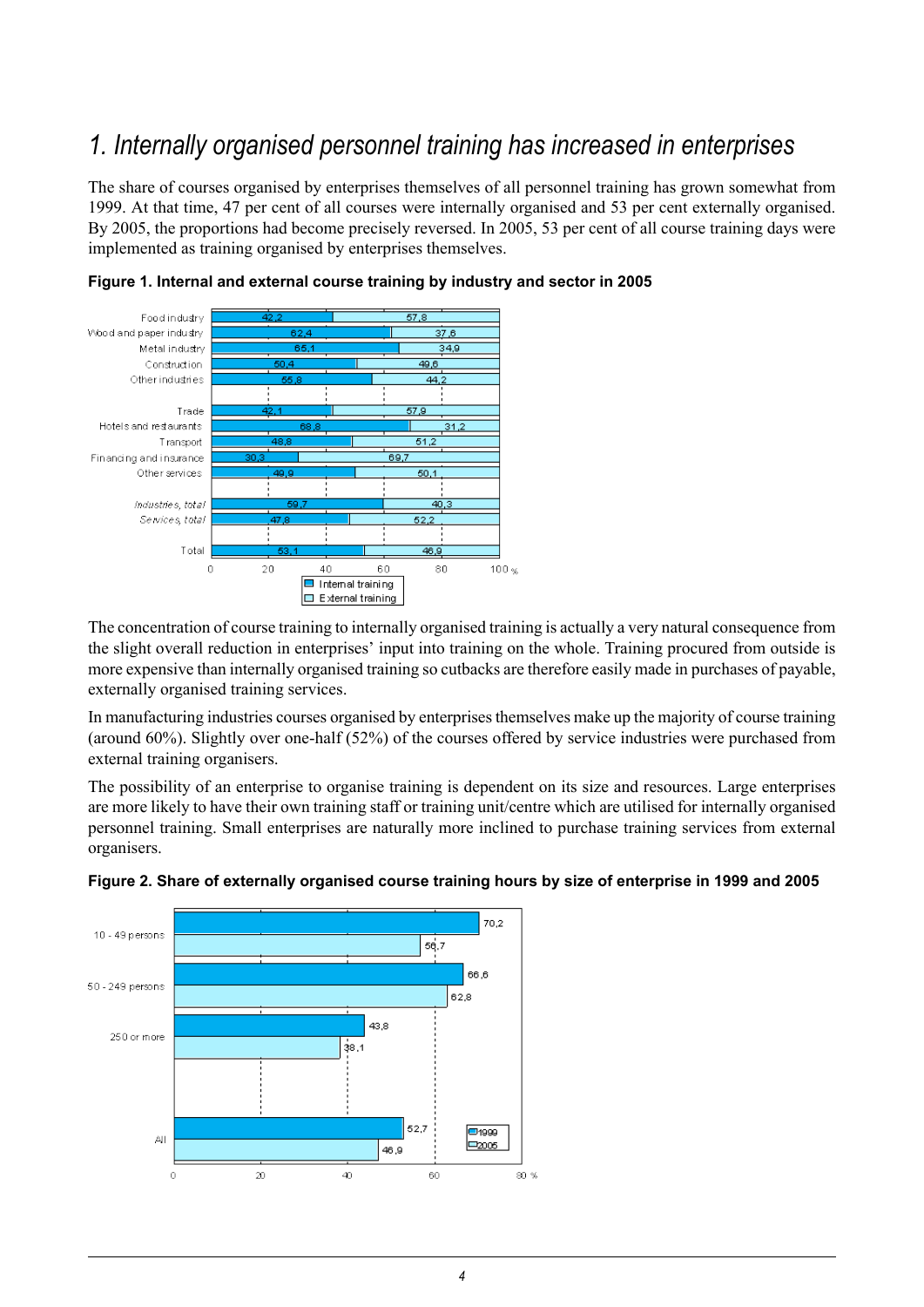## *2. Emphasis in providing course training is shifting to private training enterprises*

<span id="page-4-0"></span>The share of educational institutions within the school system (vocational schools, polytechnics and universities) as well as publicly funded training institutions as organisers of personnel training for enterprises diminished clearly between 1999 and 2005. The share of these training institutions of the supplied training hours has fallen from 36 per cent to approximately 20 per cent. Correspondingly, the share of private training enterprises as training providers has risen by approximately 15 percentage points.





With a few exceptions, private training enterprises are the most important party from which enterprises purchased training services in the EU Countries. In Denmark, Lithuania, Hungary, the Netherland and Great Britain the share of public or publicly funded training institutions as organiser of training was clearly larger than the average, accounting for over 30 per cent of all course training hours.

The shares of the different suppliers of training are approximately similar in Finland as in all the 27 EU Countries on the average. Although there are large differences between the countries, the profiles of the Nordic Countries are largely alike. However, in Norway the share of public training institutions and in Denmark that of publicly supported training institutions as organisers of training deviate from those in the other Nordic Countries.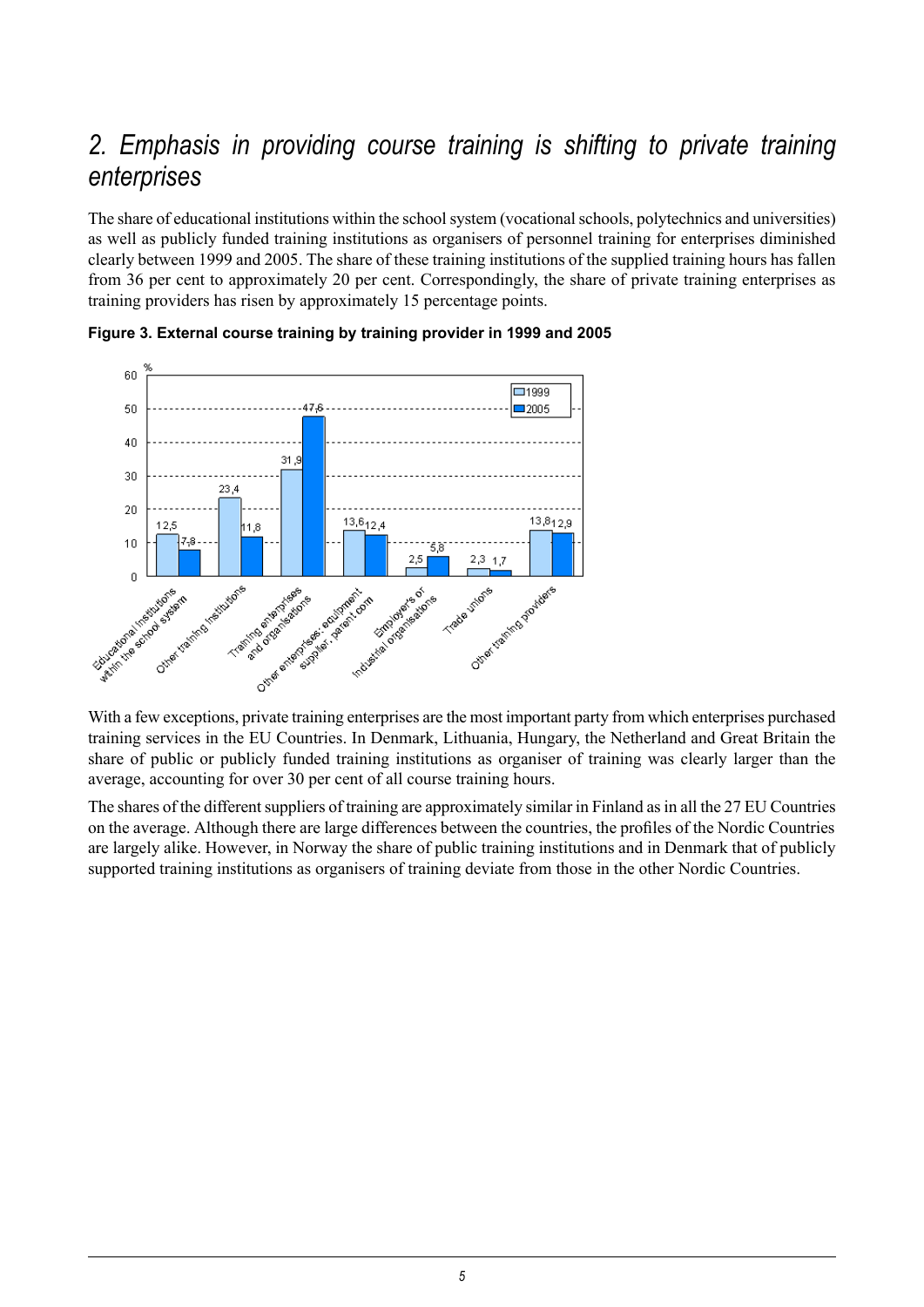

Figure 4. Share of course training hours by training provider in the Nordic Countries and in the EU on **the average in 2005**

organisations remains below ten per cent of all course training. Their share as course training organisers exceeds 20 per cent in only Germany and Austria.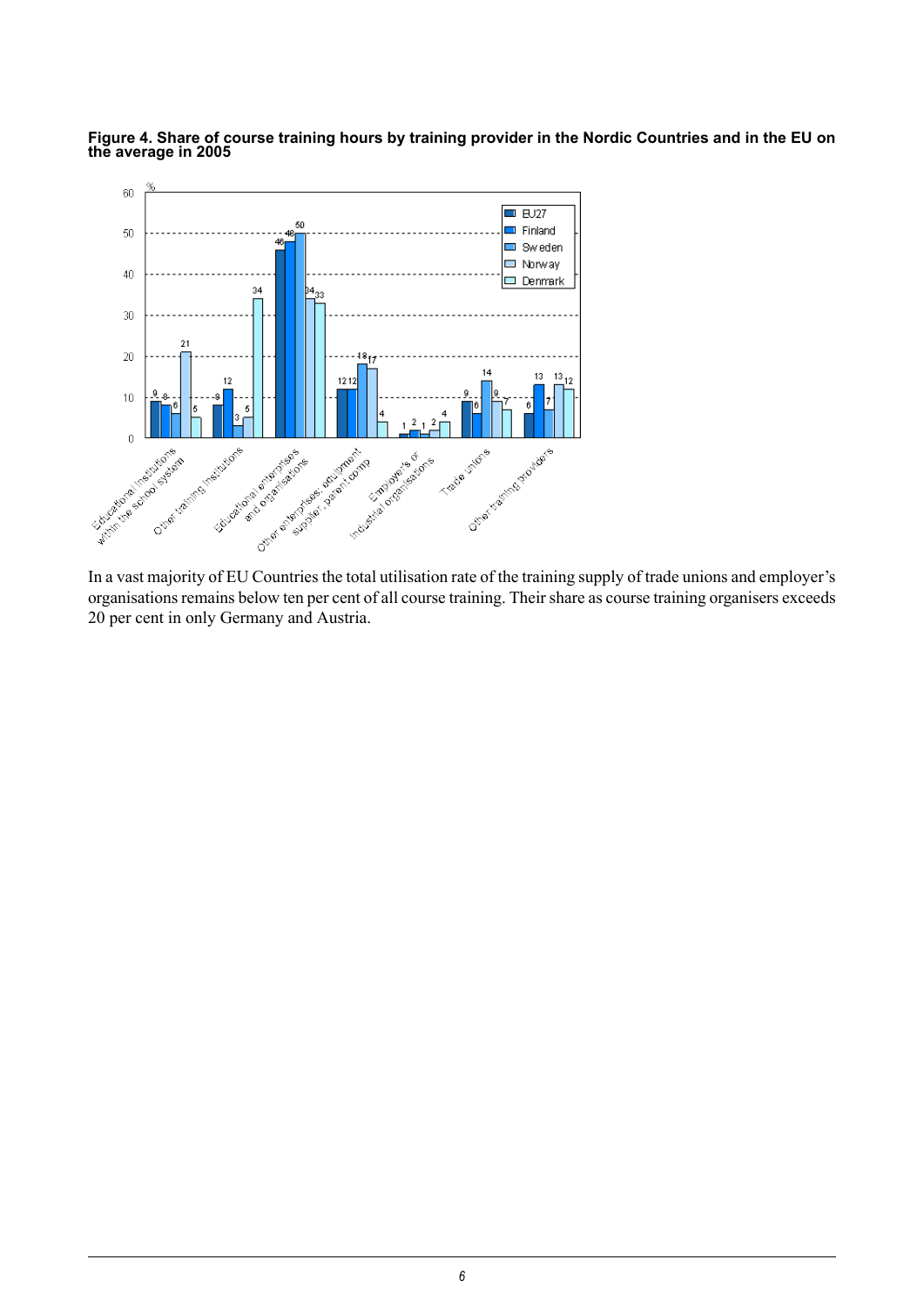## *3. Cost structure of course training unchanged*

<span id="page-6-0"></span>Although the rate of participation in training and especially the number of training days have fallen from 1999, the structure of training costs has remained quite unchanged. The proportion of payments to external training providers of the total costs of training has grown slightly but the relative shares of the different cost factors are otherwise unchanged. The share of the labour costs of those participating in training of the costs of course training was 47 per cent in 1999 and remained the same in 2005.



**Figure 5. Costs of course training by cost factor in 1999 and 2005 1)**

1) The sum of net costs is 100% when fees and contributions are added to, and receipts are deducted from the *five cost items in the figure*

As in 1999, employers' contributions to training funds covered 1.4 per cent of the total costs. The contributions refer to enterprises' membership fees that cover training services, and separate contributions to regional, industry-specific and national training funds. By contrast, the share of received grants of the total costs of training had fallen from 3.9 per cent to 0.9 per cent. The grants refer to regional or industry-specific grants or grants from the central government or the EU for enterprises' training activities. National and EU grants were not separately distinguished in the questions but it can be assumed that especially the share of EU grants had diminished clearly from Finland's initial years of EU membership.

### <span id="page-6-1"></span>*Share of training costs of labour costs has fallen*

As the share of participants in training and the number of training days have fallen, so have also the costs incurred by enterprises from the training diminished clearly from 1999. In 2005, enterprises' training costs accounted for 1.5 per cent of their labour costs whereas in 1999 the respective figure was 2.4 per cent.

Examined by industry, the share of training costs of labour costs ranged from 0.9 per cent in construction, and hotels and restaurants, to 2.9 per cent in financing and insurance. In financing and insurance the biggest cost factor was expensive externally organised training: fees and charges to the organisers of training formed more than one-half of this industry's training costs whereas in hotel and restaurant activities he respective share was only 31 per cent. The difference between the manufacturing and the services sectors in personnel training had clearly evened out from 1999 as also had other differences between various industries in general.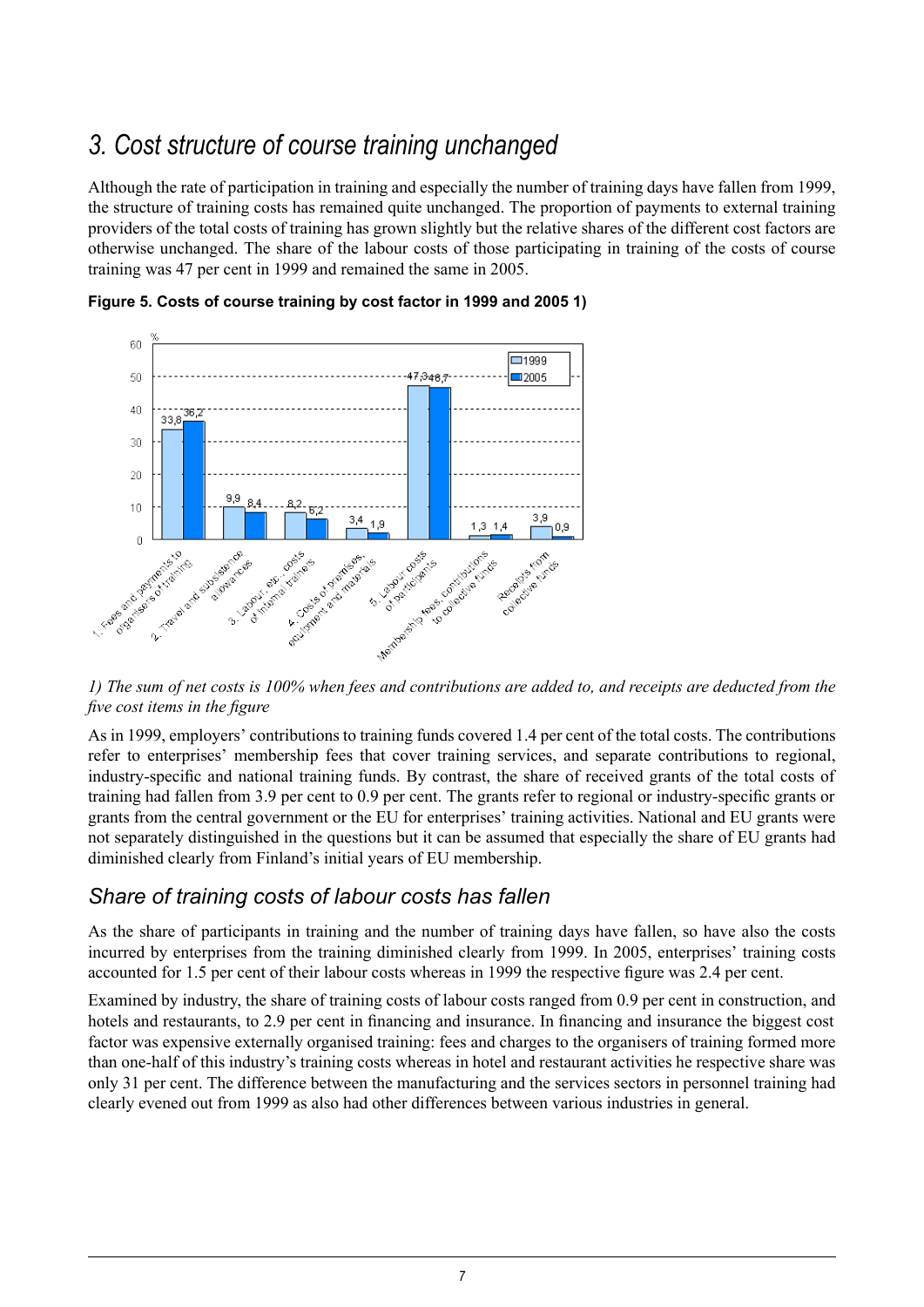

#### **Figure 6. Share of training costs of labour costs by industry and sector in 2005**

Although relative to labour costs large enterprises were more active trainers than small enterprises, differences by enterprise size category have clearly narrowed from 1999. If enterprises' units costs per one course training hour are examined the difference disappears in practice because large enterprises are more able to utilise their own, inexpensive internal course training services.

The share of training costs of labour costs has fallen slightly in most EU Countries. In 1999, the average for the old EU Countries (EU15) was 2.0 per cent and like the rest of the Nordic Countries Finland located towards the top of the table. In 2005, the average for the EU15 was 1.6 per cent and Finland's figure was not far from the EU average.



**Figure 7. Share of training costs of labour costs in EU countries and Norway in 2005**

The survey covered the costs of course training only. Direct and indirect costs of other forms of training (See Chapter 7) were not inquired about. Due to the nature of such training it is difficult for enterprises to monitor their volume and especially their costs, which also makes their measurement challenging.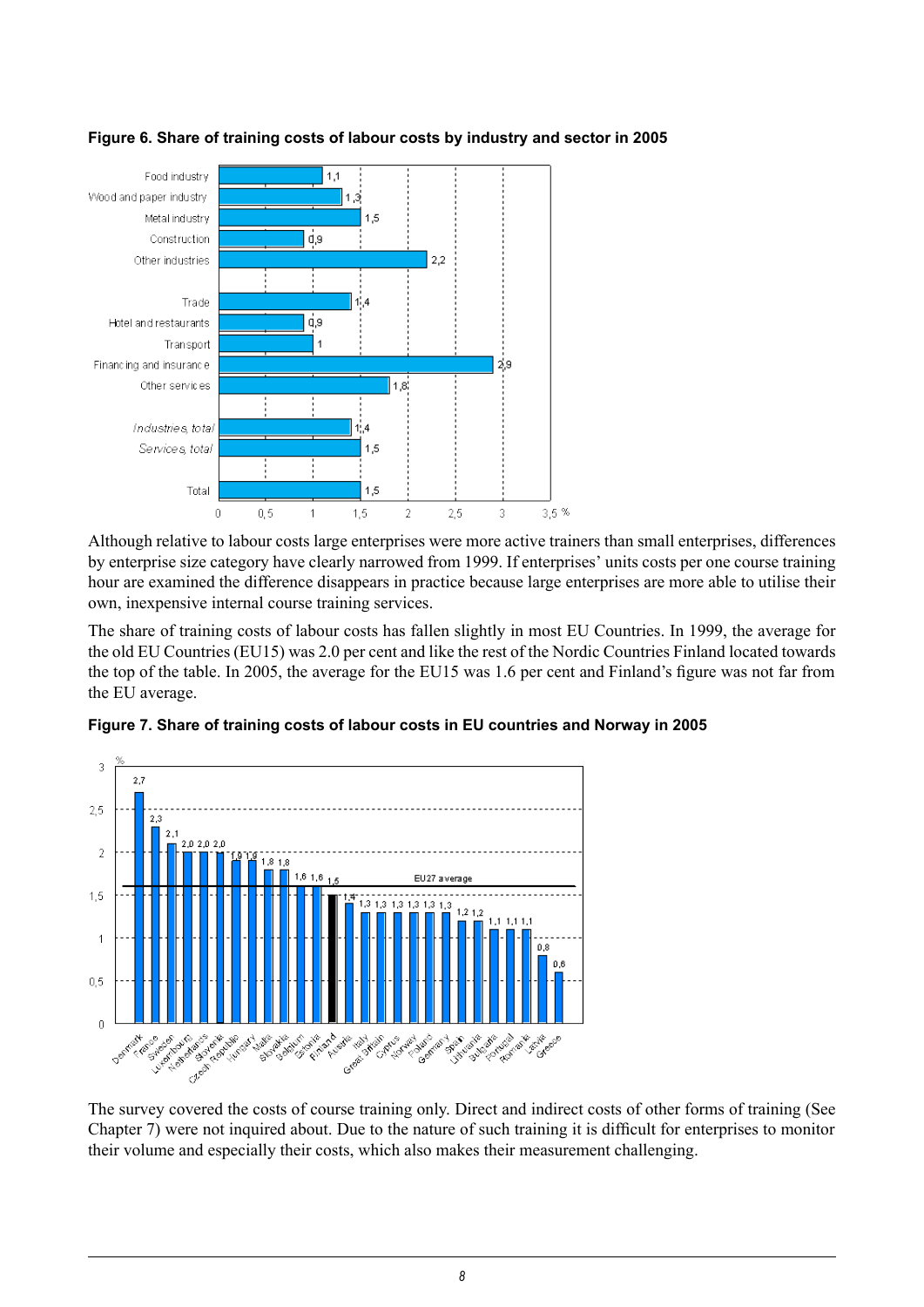## *4. Point of emphasis in contents of training is changing*

<span id="page-8-0"></span>Training connected with mastery of the technical aspects and contents of a profession has been making up a diminishing share of all personnel training in recent years. Whereas in 1999, training connected with increasing or maintenance of professional skills and competence accounted for approximately 68 per cent of all course training hours, the respective share was almost 10 percentage points lower in 2005.

### <span id="page-8-1"></span>*From professional knowledge to working life skills*

During the examined six years, the emphasis in the training offered by enterprises to their personnel has shifted somewhat from the development of professional skills to the improvement of the general skills needed in working life and work communities. However, it should be borne in mind here that quantitative input into the development of general working life skills has not increased since 1999. Because the volume of personnel training has diminished fairly clearly, a question of a shift in priorities is concerned.

#### **Two dimensions of contents of training**

| <b>Field of training</b>                                                      | 1999  | 2005  |
|-------------------------------------------------------------------------------|-------|-------|
| Training subjects maintaining professional skills                             | 68.1  | 58,8  |
| - Training related to production and technology                               |       |       |
| - Data processing and information technology                                  |       |       |
| - Languages                                                                   |       |       |
| - Sales and marketing                                                         |       |       |
| - Management, administration, office work, bookkeeping and accounting         |       |       |
| $-$ Training connected with service work <sup>1</sup>                         |       |       |
| General training subjects connected with work and profession                  | 19.1  | 31.0  |
| - Personal working life skills, such as co-operative and presentation skills, |       |       |
| corporate knowledge, development and organisation skills.                     |       |       |
| - Environmental protection, occupational health and safety                    |       |       |
| Other training fields                                                         | 12.3  | 10.2  |
| <b>Total</b>                                                                  | 100.0 | 100.0 |

1) Contains training related to hotel, restaurant, tourism and similar personal services, transport, and protection of property and *persons*.

The contents of the category of personal working life skills are relatively clear. It comprises general training promoting the preparedness for working life, development in work and coping at work that are not associated with any specific occupation or field of occupation. In Adult Education Survey that is based on personal interviews the titles of the courses in this category include e.g. quality training, process of change, team coaching, planning work training, working life training, work community training, promotion of working skills, co-operative skills training, time management, presentation skills, human relations skills and career planning (Participation in Adult Education, Adult Education Survey 2006, Statistics Finland, Education 2008).

Environmental protection, and occupational health and safety is a slightly more complex field of training. In Adult Education Survey this category includes both general training to improve readiness for working life, such as occupational well-being, labour protection, work atmosphere training and occupational safety, and courses relating to specific occupations or occupational fields, such as occupational health care, information security training, electrical industrial safety, fire safety training, hygiene training or hot work training.

The fluctuation in the quantitative development of training can be assumed to be linked with the market and labour market situation, and with different technological or economic phases in various industries. However, due to the continuously changing working life the need to train employees is unlikely to diminish even in future.

Due to the generally risen educational level the basic readiness of employees for their occupations has improved and enterprises' training practices reflect this change. As the new age groups start entering working life there is no longer the same need to invest in basic information technology skills as before. Employees with longer work histories have mainly already received the basic training required by the new working tools. Thus, input into information technology skills has diminished in personnel training in both absolute and relative terms.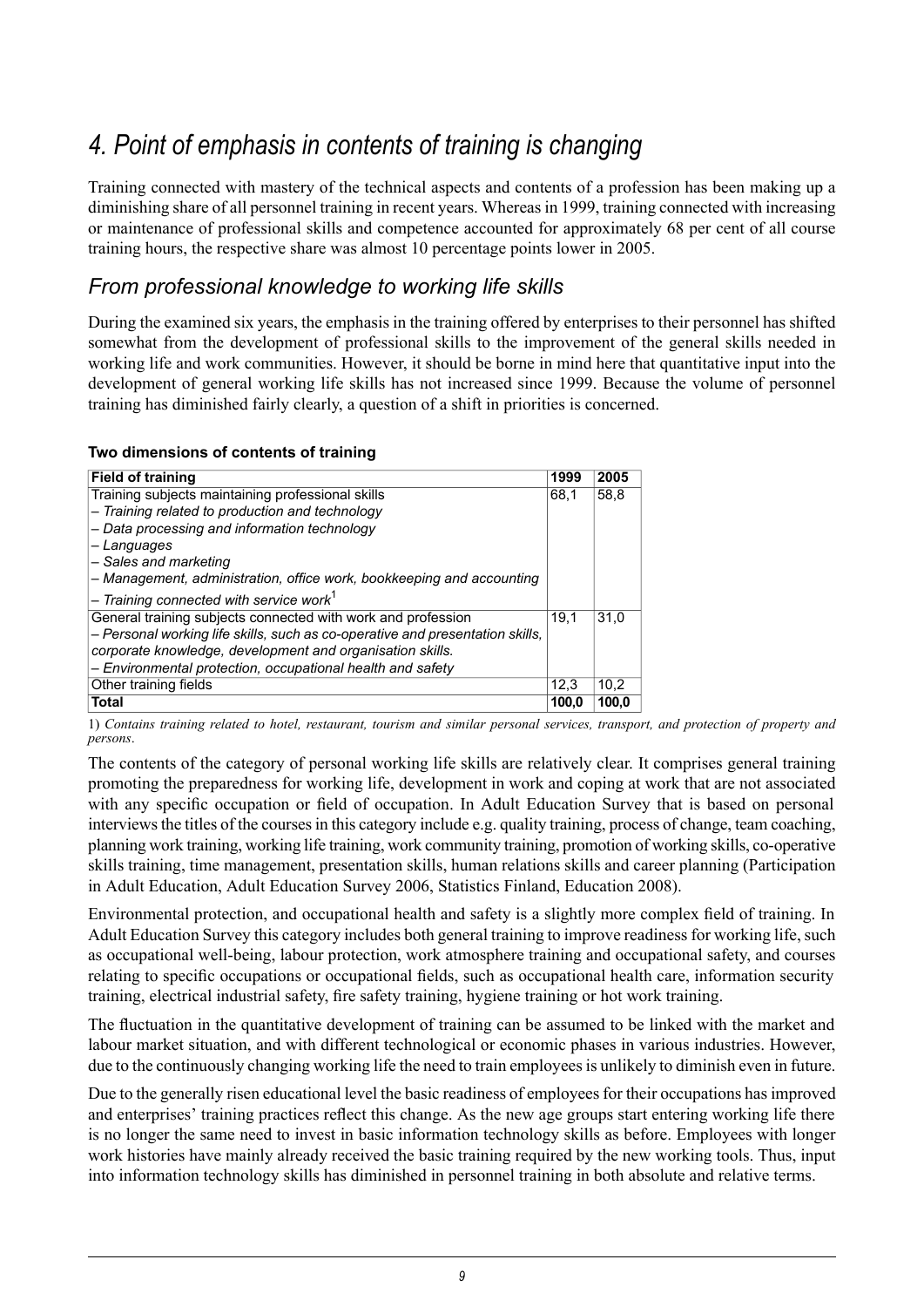

Figure 8. Contents of training by field of training in 1999 and 2005 (In order of change in relative share)

1) In 1999, management, administration and office work were training fields of their own (total 13.5%). In *2005, they were included in the training field of bookkeeping and accounting.*

The same also partly goes for foreign language training, although the globalisation of enterprises and the labour force still continues to require foreign language skills from an increasing number of employees in their day-to-day work. The relative proportion of foreign language training of personnel training has remained unchanged although its volume has fallen since 1999 whether measured with participation rate or received training hours.

The data on the shift in the point of emphasis in course format personnel training are congruent with those of Adult Education Survey. According to Adult Education Survey, the proportion of participants in personnel training in computer use and information technology diminished by approximately ten percentage points from 2000 to 2005. By contrast, the share of participants in language training remained on level with 2000 in 2006 (Adult Education Survey 2006).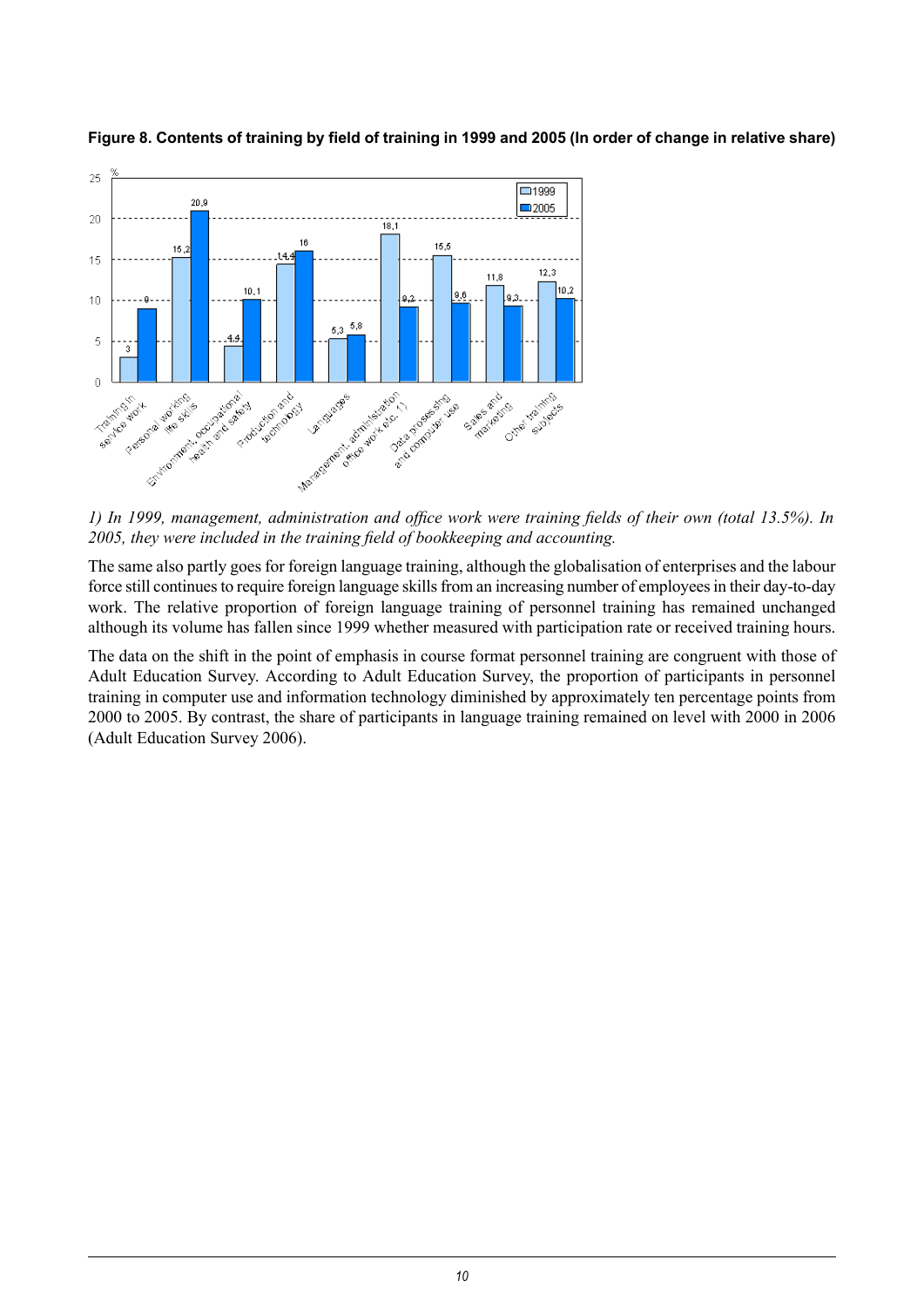## *5. Participation rate in course training is lowest among young employees*

<span id="page-10-0"></span>Young employees of enterprises do not receive or seek training in the same way as middle-aged or ageing employees. During 2005, over 40 per cent of employees between the ages of 25 and 54 had participated in course training whereas the respective share among employees under the age of 25 was only 25 per cent.





The differences in the participation rates by age group were consistent regardless of the size category of the enterprise. In large enterprises, young employees participated in course training nearly twice as frequently as in small enterprises but differences in the participation rates of the age groups were still clear even in large enterprises.

A negative interpretation of the results could come to the conclusion that enterprises' training policies are discriminatory in respect of the oldest and the youngest age groups. A more positive approach could explain the results with the higher educational level and better readiness of the young people who are entering working life today. For instance, with regard to language or information technology skills the younger age groups are considerably more prepared for the demands of today's working life than their predecessors. The oldest age group acquired these skills at work or through training provided at the workplace.

Indeed, participation in training is not purely dependent on the supply but also on the employees' needs and willingness. Adult Education Survey (Adult Education Survey 2006, Statistics Finland) examined the respondents' personal, work or occupation-related training needs. More than one-half (51%) of the youngest age group (under 25-year-olds) reported a need for continuing vocation training, while the same proportion in the oldest age group (over 54-year-olds) was only 25 per cent. Thus, the youngest age group would appear to have a shortage of training. However, the survey does not provide an answer to whether this means shortage of own activity or of the supply of training.

Enterprises' own assessments do not shed much more light on the matter either. Enterprises that had provided training were asked about the factors which had influenced the amount of the training they had offered. The adequacy of the personnel's present competence (present training meets the needs) was especially emphasised by the enterprises in which young employees' participation rate in course training was low. In contrast, satisfaction with the present level of basic education was highlighted by the enterprises where young employees' participation rate was high. Precisely the same applied to the oldest age group (aged 55 or over). The results indicate that enterprises do not think of their supply of personnel training expressly from the perspective of equal participation of age groups, either because it is not necessary or because age equality is not regarded as a relevant aspect in the enterprise's training policy.

Young employees' participation rate was slightly higher in manufacturing industries than in service industries. However, there were fairly large differences by industry within both sectors.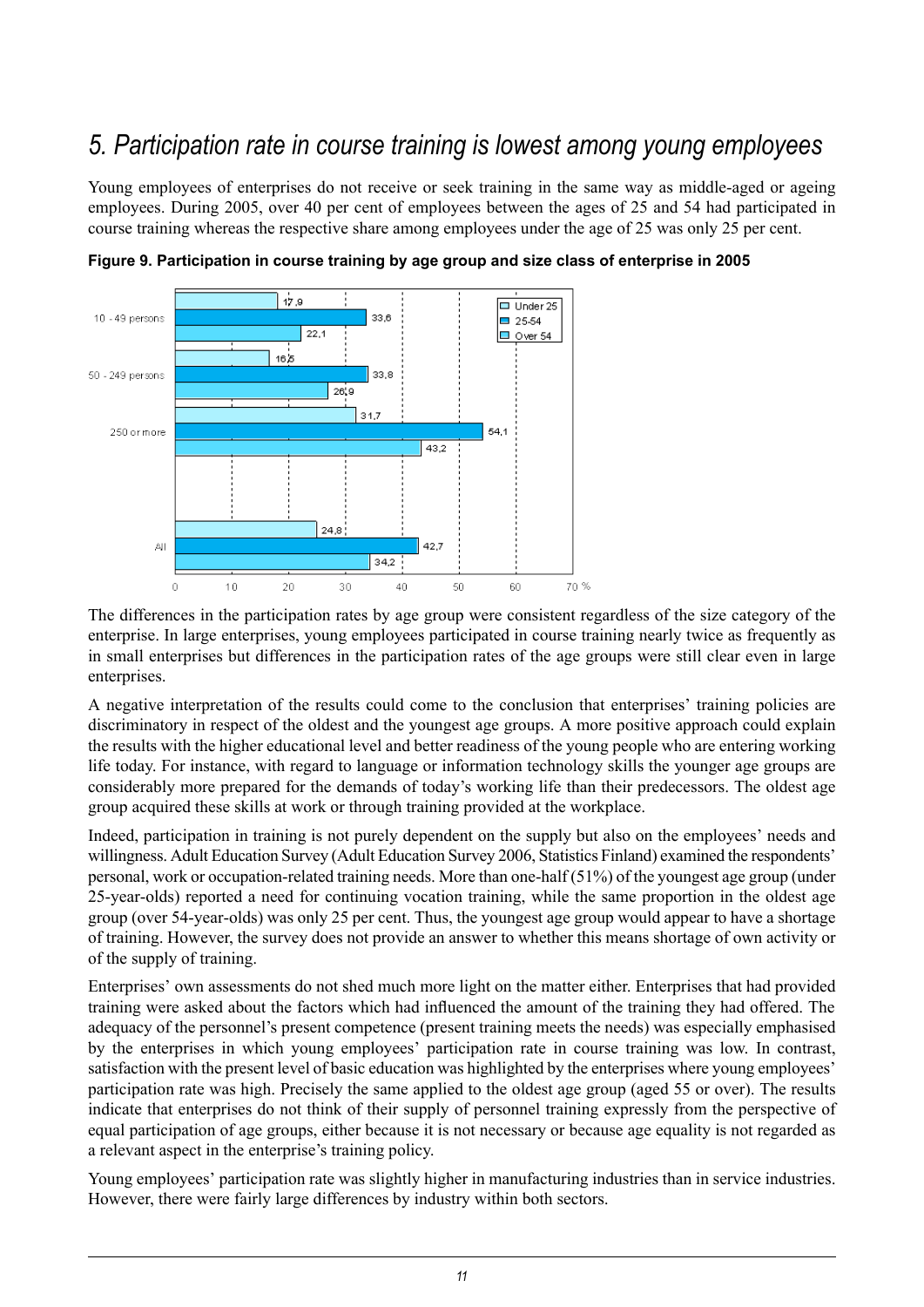The results on the participation of different age groups in personnel training are consistently congruent with the data of the 2002 In-service training statistics (In-service training statistics 2002, Statistics Finland). In all age groups, the rate of participation in training has fallen somewhat since 2002, but the differences between the age groups were then much like in 2005 regardless of the size category of enterprise.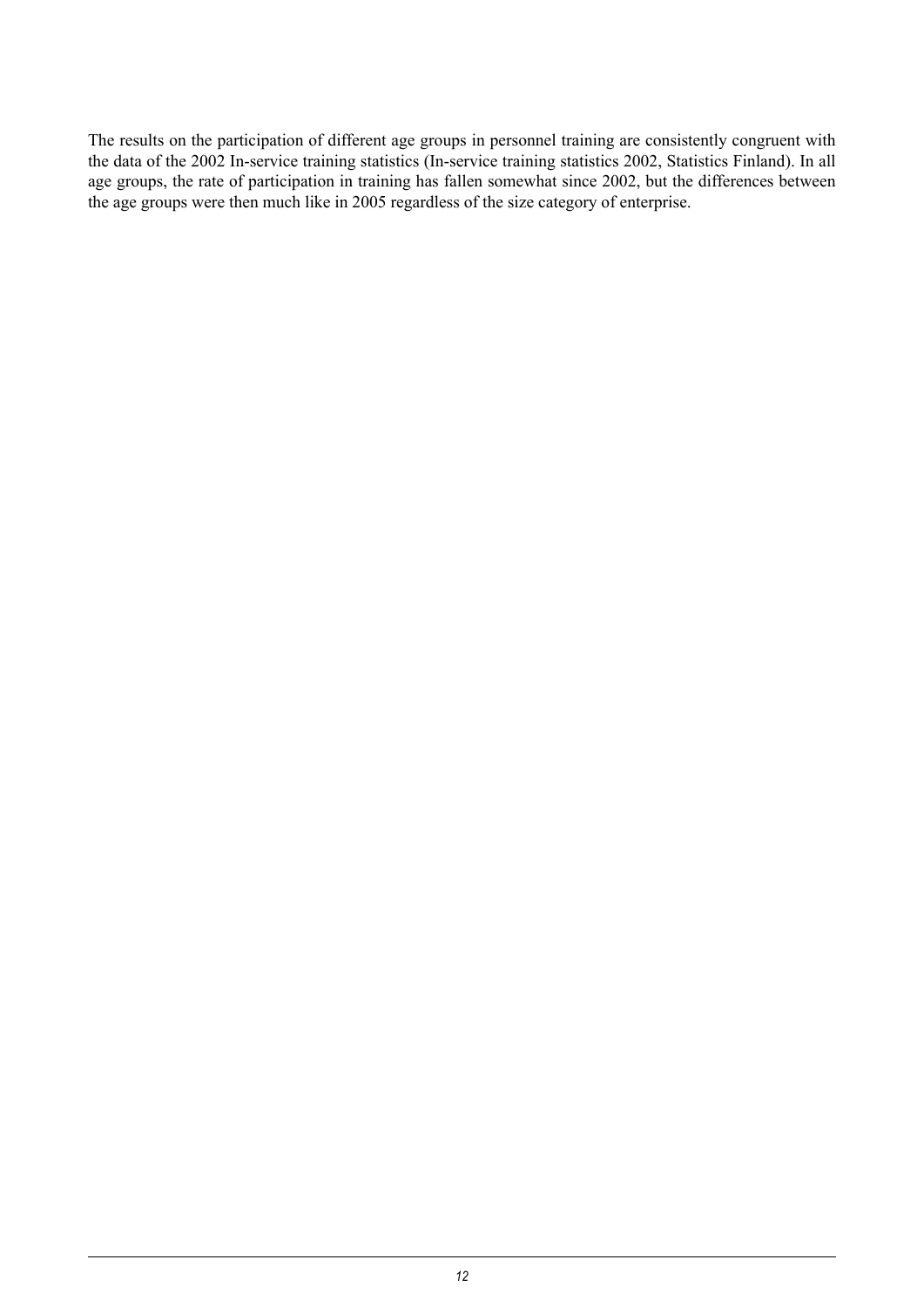## *6. Obstacles of training*

<span id="page-12-0"></span>Just under one-quarter of enterprises did not organise any personnel training in 2005. The enterprises that had not organised training (course-format or other training) were asked to name their three most important reasons for not having organised training. The multiple choice question with approximately 10 alternatives could also be supplemented with an own reason.

A total of 60 per cent of the enterprises that had not provided training (N=3711) gave as the main reason for not having done so the fact that their personnel's existing competence and qualifications met their present needs.

Personnel's high workload and lack of time, and the fact that they had already recruited persons with the required competence and qualifications were given as the reasons by approximately 40 per cent of the respondent enterprises.

#### **Figure 10. Most important reasons why enterprise did not organise training in 2005 (Enterprises not having organised training) 1)**



*1) Enterprises could name at most three reasons why they had not organised personnel training in 2005. Therefore, the shares do not sum up to one hundred.*

The same three main reasons as in Finland, although not with the same shares, also emerged as the most important obstacles to training in the EU Countries (EU27). At the EU level, "Personnel's competence and qualifications meet enterprise's present needs" was the most often quoted reason, given by three-quarters of enterprises. Good one-half of enterprises reported as the reason the fact that it already recruited persons with the required competence and qualifications and approximately one-third blamed the personnel's high workload and lack of time.

The responses of the manufacturing and services sectors deviated from each other in some respects. Around 40 per cent of enterprises in the services sector said that they did not organise training because their primary strategy wasto recruit persons who already had the required competence or qualifications. In the manufacturing sector the respective proportion was approximately 13 percentage points smaller. Respectively, the services sector saw assessment of the enterprise's personnel training needs as a greater obstacle to the organisation of training (15%) than the manufacturing sector (4%).

The manufacturing sector thought more often than the services sector that the reason for not organising training was because basic vocational education was viewed as more important than personnel training (manufacturing 17%, services 5%).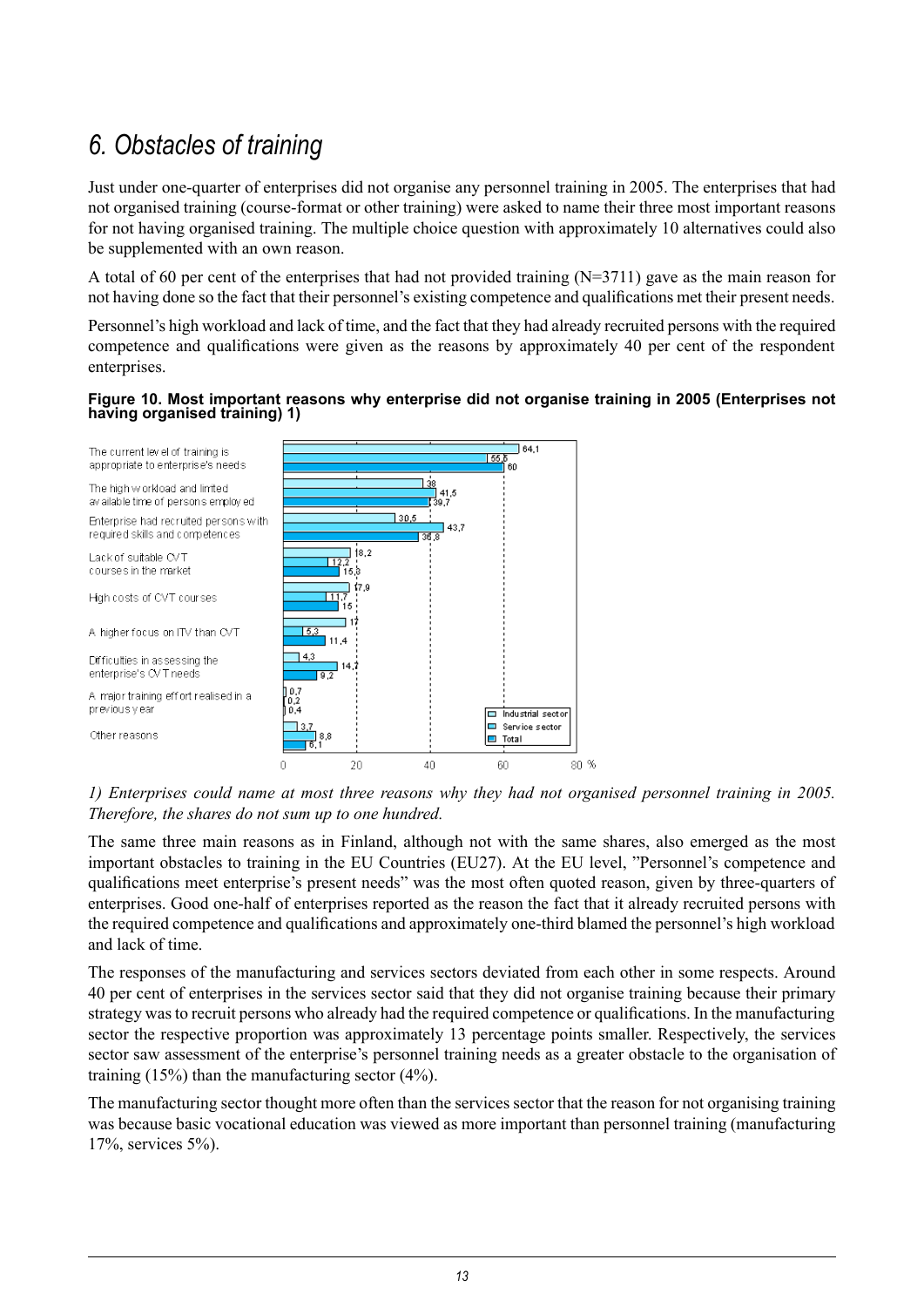Especially in financing and insurance activities it was felt very strongly that the personnel's existing competence and qualifications met the enterprise's present needs because 100 per cent of the enterprisesthat had not organised training gave this as the reason.

Small enterprises of 10-49 employees felt clearly most strongly that the personnel's existing competence and qualifications met their present needs because good 60 per cent of this group mentioned this as the reason for not having organised training. Only good one-third of enterprises larger than this quoted this as an obstacle.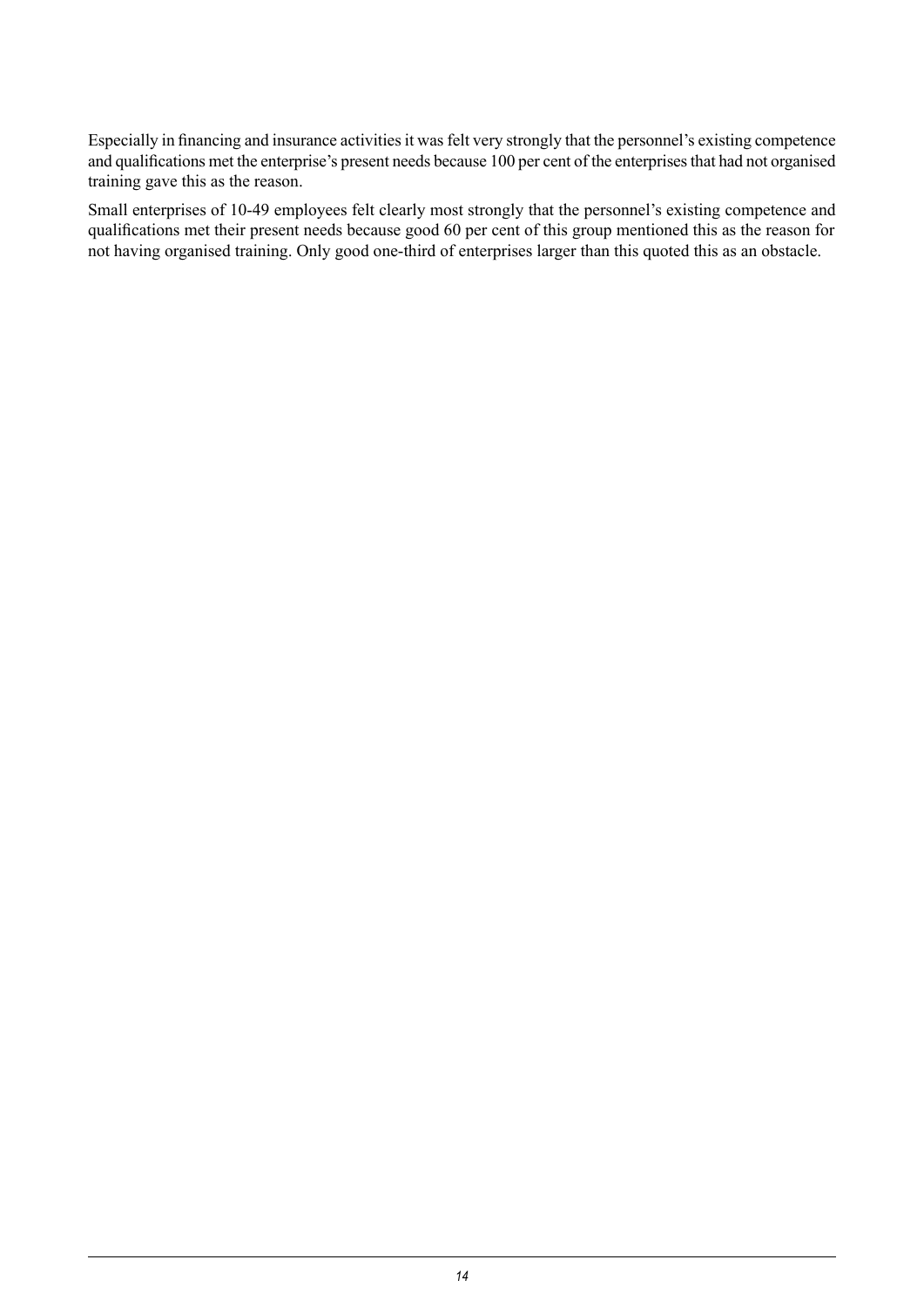## *7. Participation in other training forms*

<span id="page-14-0"></span>In thissurvey, other personnel training refersto the following planned forms of training: 1) Training, instruction or practical experience periods, 2) Learning periods through job rotation, employee exchange, training secondments or study visits, 3) Participation in learning or quality circles, 4) Self-directed learning (incl. distance learning during working hours, and 5) Attendance at conferences, workshops, trade fairs or lectures.

Large enterprise offered more of this type of other personnel training for their employees than small enterprises. Approximately 85 per cent of the enterprises with at least 500 employees offered other forms of training whereas good one-half of the enterprises with fewer than 50 employees offered them.

The relative proportion of employees having participated in the training was of almost equal magnitude in enterprises of different sizes, in other words it did not vary by the size of enterprise in the same way as the organisation of training did. The greatest proportions of employees participated in enterprises with at least 250 employees, of which good one-third took part in these other forms of personnel training.

#### **Figure 11. Shares of enterprises having organised other forms of training and participants in it by size class of enterprise in 2005**



The organisation of self-directed learning diminished most from 1999 to 2005. Whereas nearly 40 per cent of enterprises organised opportunities for self studying for their personnel in 1999, six years later such opportunities were no longer offered by more than good 20 per cent of enterprises. The volumes of offered job rotation and secondment opportunities also diminished clearly. In 2005, only one enterprise in ten organised possibilities for this type of training while six years earlier they were offered by one enterprise in five.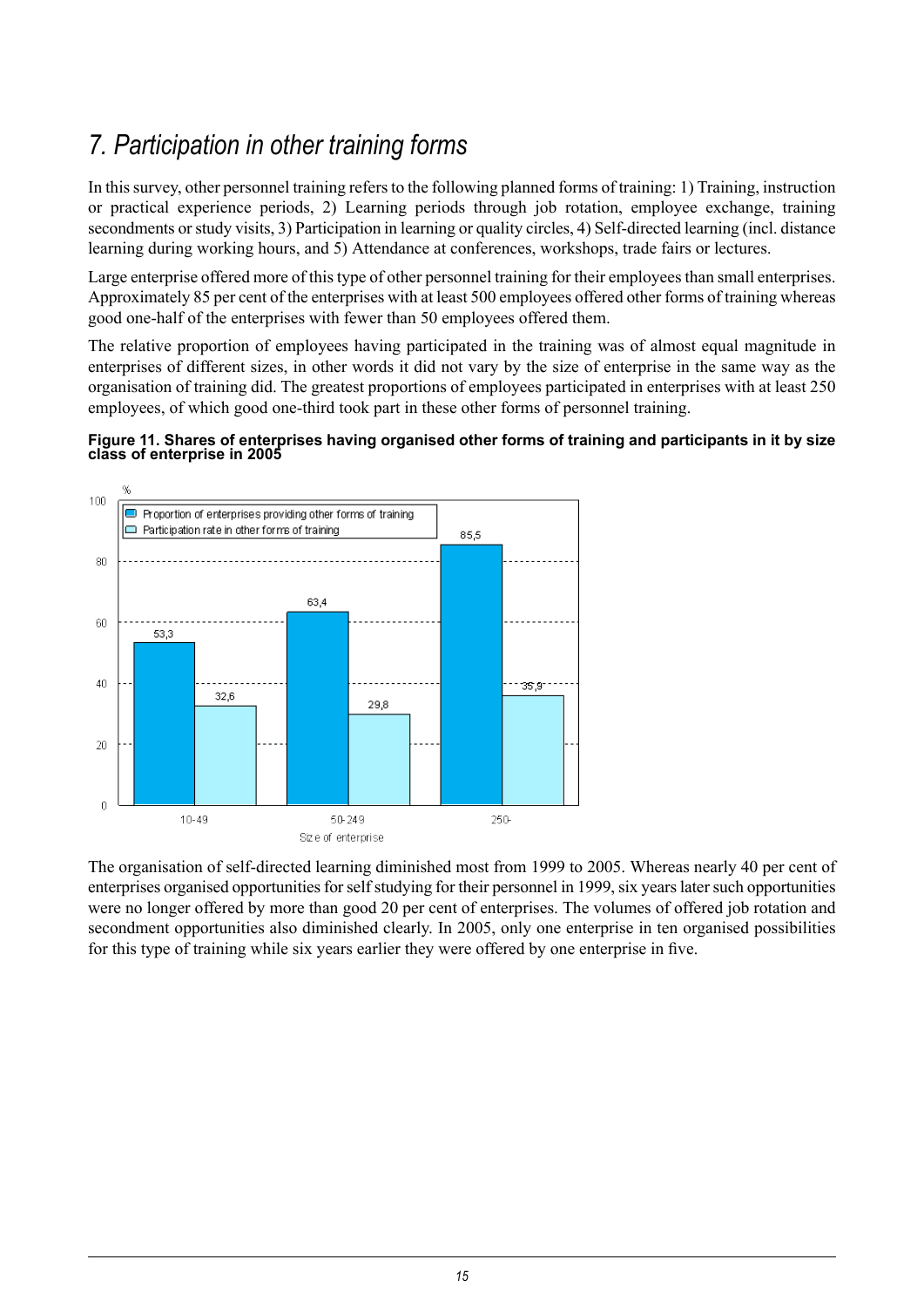

#### **Figure 12. Share of enterprises having organised other forms of training in 1999 and 2005**

The rate of participation in some forms of training varied by the size of enterprise. Training, instruction or work practice periods were most frequently participated in by the personnel of enterprises with at least 250 employees of whom one in five had participated in such training. In relative terms, the rate of attending conferences, fairs, lectures or workshops was the highest among small enterprises.



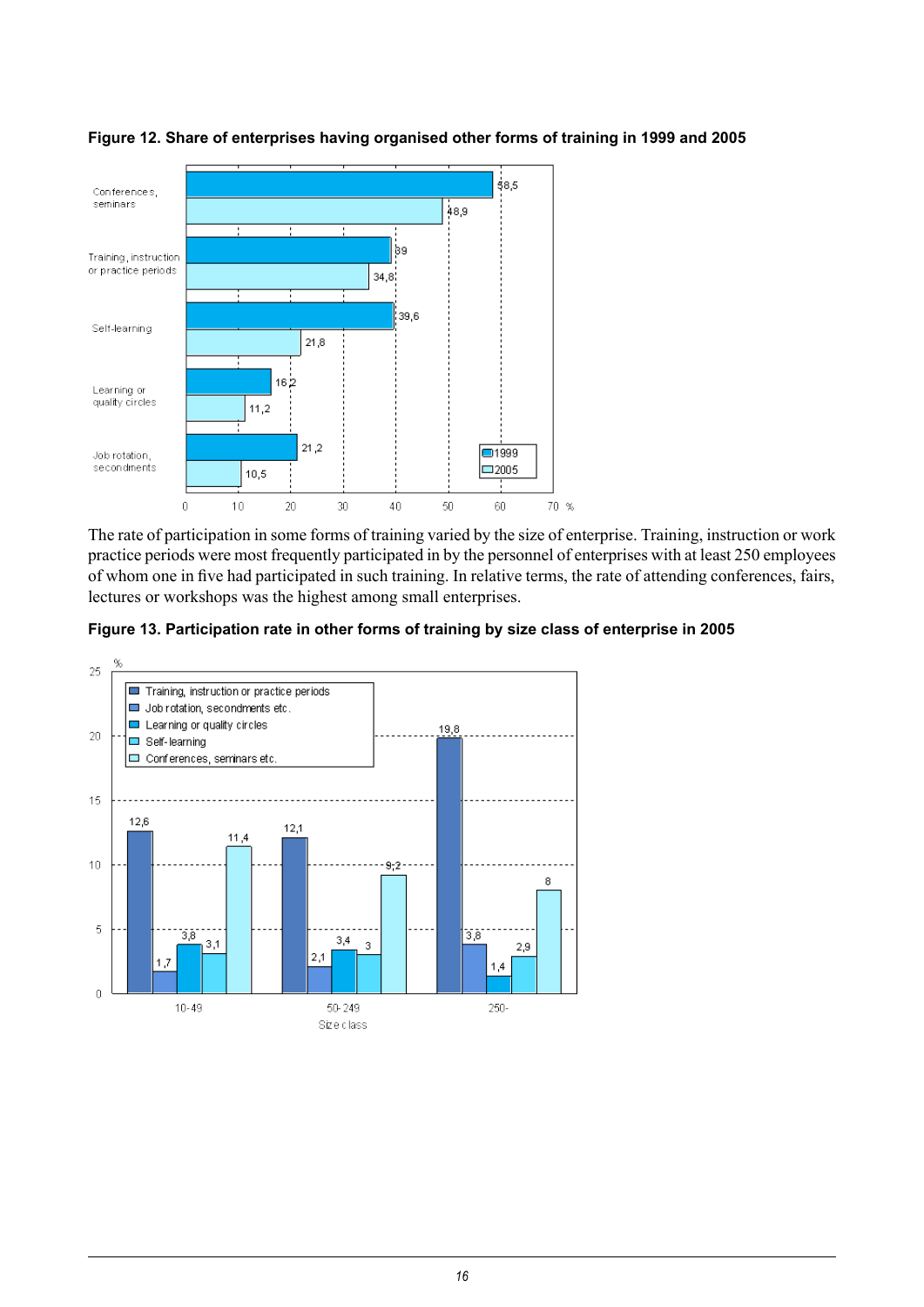## *Appendix tables*

#### <span id="page-16-0"></span>1. External training hours by training provider broken down by field of activity, sector and size class in **2005**

|                                                 | Educational Other<br>institutions<br>within the<br>school<br>system | training<br>institutions | Training<br>enterprises<br>and<br>organisations supplier, | Other<br>enterprises:<br>equipment<br>parent<br>company, | Employer's<br>or industrial<br>organisations | Trade<br>unions  | Other<br>training<br>providers |
|-------------------------------------------------|---------------------------------------------------------------------|--------------------------|-----------------------------------------------------------|----------------------------------------------------------|----------------------------------------------|------------------|--------------------------------|
|                                                 |                                                                     |                          |                                                           | etc.                                                     |                                              |                  |                                |
|                                                 | $\frac{0}{6}$                                                       | $\frac{0}{0}$            | $\overline{\frac{0}{0}}$                                  | $\frac{0}{6}$                                            | $\frac{0}{6}$                                | $\frac{0}{6}$    | $\frac{0}{6}$                  |
| <b>Field of activity</b>                        |                                                                     |                          |                                                           |                                                          |                                              |                  |                                |
| Mining and quarrying                            | $\overline{2,1}$                                                    | 1,0                      | 79,5                                                      | 0,6                                                      | 9,8                                          | 0,3              | 6,7                            |
| Manufacture of food products,                   | 5,8                                                                 | 26,2                     | 50,8                                                      | 7,9                                                      | $\overline{3,0}$                             | $\overline{1,9}$ | $\overline{4,3}$               |
| beverages and tobacco                           |                                                                     |                          |                                                           |                                                          |                                              |                  |                                |
| Manufacture of textiles and                     | 23,8                                                                | 9,4                      | 43,5                                                      | 9,1                                                      | 3,9                                          | 2,1              | 8,1                            |
| textile products                                |                                                                     |                          |                                                           |                                                          |                                              |                  |                                |
| Manufacture of pulp, paper and                  | 9,8                                                                 | 4,8                      | 52,1                                                      | 22,5                                                     | $\overline{5,2}$                             | $\overline{3,6}$ | 2,0                            |
| paper products, publishing and                  |                                                                     |                          |                                                           |                                                          |                                              |                  |                                |
| printing                                        |                                                                     |                          |                                                           |                                                          |                                              |                  |                                |
| Manufacture refined petroleum                   | 9,8                                                                 | 4,8                      | 52,1                                                      | 22,5                                                     | 5,2                                          | $\overline{3,6}$ | 2,0                            |
| products and chemicals                          |                                                                     |                          |                                                           |                                                          |                                              |                  |                                |
| Manufacture of basic metals and                 | 9,3                                                                 | 9,2                      | 56,0                                                      | 13,4                                                     | 3,6                                          | 1,6              | 6,7                            |
| fabricated metal products                       |                                                                     |                          |                                                           |                                                          |                                              |                  |                                |
| Manufacture of machinery and                    | 13,5                                                                | 10,8                     | 43,8                                                      | 10,2                                                     | $\overline{5,6}$                             | $\overline{3,9}$ | 12,3                           |
| equipment                                       |                                                                     |                          |                                                           |                                                          |                                              |                  |                                |
| Manufacture of transport                        | 30,9                                                                | 9,9                      | 41,6                                                      | $\overline{2,7}$                                         | $\overline{3,5}$                             | 0,9              | 10,4                           |
| equipment                                       |                                                                     |                          |                                                           |                                                          |                                              |                  |                                |
| Manufacture of wood and wood                    | 8,4                                                                 | 34,3                     | 25,3                                                      | 7,7                                                      | 8,4                                          | $\overline{3,7}$ | 12,2                           |
| products                                        |                                                                     |                          |                                                           |                                                          |                                              |                  |                                |
| Electricity, gas and water supply               | 5,3                                                                 | 9,0                      | 49,6                                                      | 15,9                                                     | 8,8                                          | 2,0              | 9,3                            |
| Construction<br>Sale, maintenance and repair of | 6,6<br>13,6                                                         | 19,9<br>1,5              | 35,9<br>24,8                                              | 4,3<br>37,6                                              | 20,2                                         | 4,0<br>2,8       | $\overline{9,1}$<br>14,2       |
| motor vehicles                                  |                                                                     |                          |                                                           |                                                          | 5,4                                          |                  |                                |
| Wholesale trade and                             | 10,0                                                                | 10,5                     | 51,6                                                      | 23,5                                                     | 1,8                                          | 0,2              | 2,3                            |
| commission trade                                |                                                                     |                          |                                                           |                                                          |                                              |                  |                                |
| Retail trade                                    | 6,9                                                                 | 1,6                      | 58,7                                                      | 11,4                                                     | 6,5                                          | 0,7              | 14,2                           |
| Hotels and restaurants                          | 37,2                                                                | 1,8                      | 19,9                                                      | 19,0                                                     | 6,3                                          | 0,0              | 15,8                           |
| Transport and supporting                        | 8,9                                                                 | 23,8                     | 38,6                                                      | 17,2                                                     | 2,5                                          | 1,1              | 8,0                            |
| activities                                      |                                                                     |                          |                                                           |                                                          |                                              |                  |                                |
| Post and telecommunications                     | $\overline{4,9}$                                                    | 5,3                      | 46,4                                                      | 21,6                                                     | 16,1                                         | 1,6              | 4,1                            |
| Financial intermediation,                       | 2,4                                                                 | $\overline{2,1}$         | 43,9                                                      | 7,6                                                      | 4,4                                          | 0,7              | 39,1                           |
| insurance and pension funding                   |                                                                     |                          |                                                           |                                                          |                                              |                  |                                |
| Activities auxiliary to financial               | 6,0                                                                 | 22,4                     | 61,2                                                      | 7,2                                                      | 1,8                                          | 0,5              | 0,8                            |
| intermediation                                  |                                                                     |                          |                                                           |                                                          |                                              |                  |                                |
| Other service activities                        | 4,3                                                                 | 13,1                     | 50,4                                                      | 7,9                                                      | 4,6                                          | 1,1              | 18,5                           |
| <b>Sector</b>                                   |                                                                     |                          |                                                           |                                                          |                                              |                  |                                |
| Industrial sector                               | 9,7                                                                 | 13,1                     | 46,7                                                      | 12,0                                                     | 7,5                                          | 2,9              | 8,1                            |
| Service sector                                  | 6,6                                                                 | 11,0                     | 48,1                                                      | 12,6                                                     | 4,8                                          | 1,0              | 15,8                           |
| Size class                                      |                                                                     |                          |                                                           |                                                          |                                              |                  |                                |
| 10 to 19 employees                              | 9,8                                                                 | 11,4                     | 35,4                                                      | 25,7                                                     | 6,9                                          | 0,8              | $\overline{9,9}$               |
| 20 to 49 employees                              | 7,3                                                                 | 7,3                      | 43,6                                                      | 19,7                                                     | 9,6                                          | 1,0              | 11,5                           |
| 50 to 249 employees                             | $\overline{7,3}$                                                    | 13,7                     | 49,0                                                      | $\overline{9,8}$                                         | 6,8                                          | 1,8              | 11,6                           |
| 250 to 499 employees                            | 7,4                                                                 | 10,8                     | 48,5                                                      | 12,6                                                     | $\overline{5,7}$                             | 2,6              | 12,6                           |
| 500 to 999 employees                            | 11,7                                                                | 8,3                      | 54,6                                                      | 9,9                                                      | $\overline{4,9}$                             | 2,7              | 7,9                            |
| 1000 employees or more                          | 6,6                                                                 | 14,5                     | 48,4                                                      | 7,9                                                      | 2,7                                          | 1,6              | 18,4                           |
| <b>All</b>                                      | 7,8                                                                 | 11,8                     | 47,6                                                      | 12,4                                                     | 5,8                                          | 1,7              | 12,9                           |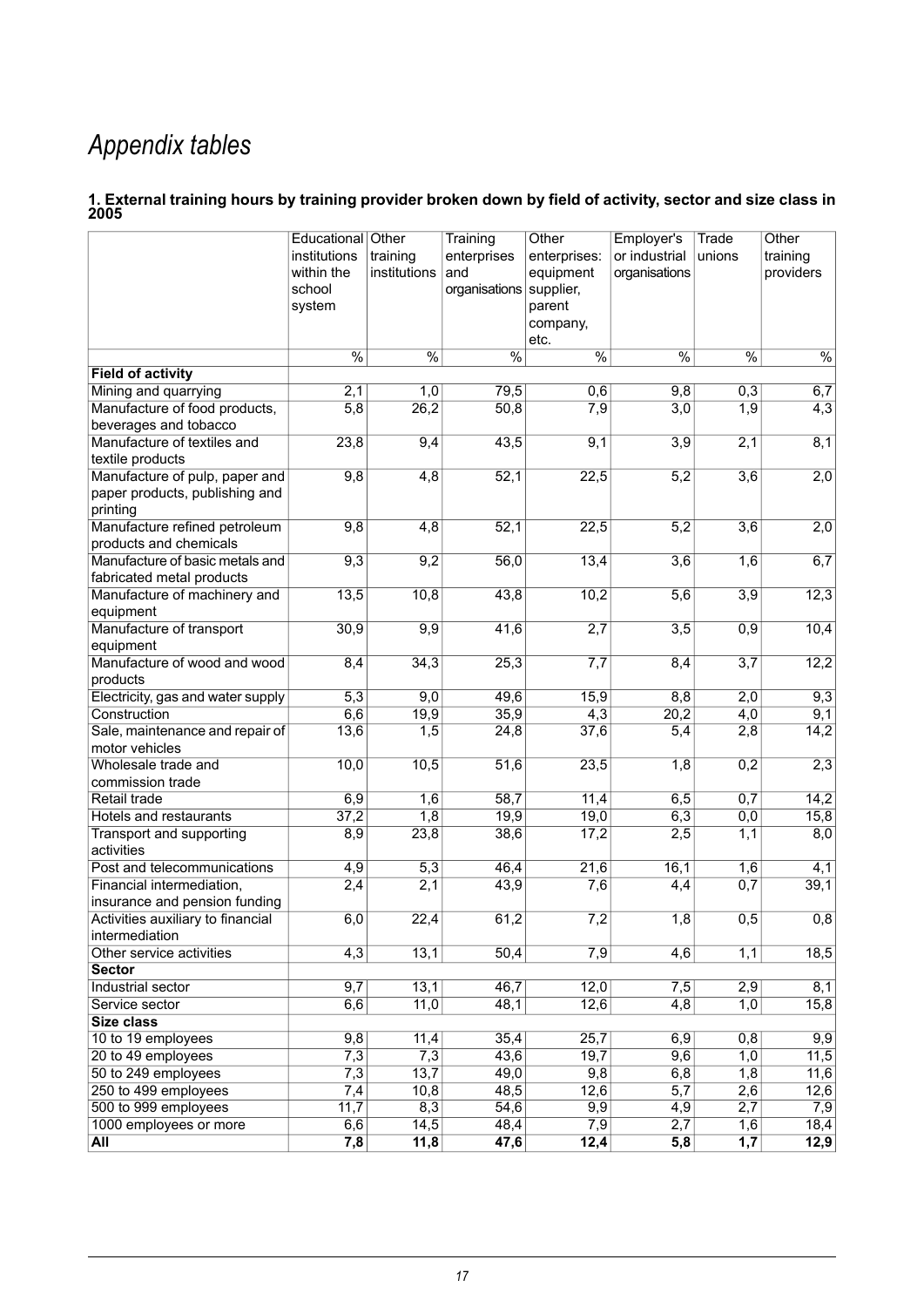#### <span id="page-17-0"></span>**2. Costs of course training by cost factor broken down by field of activity, sector and size class in 2005** 1)

|                                         | Labour        | Fees and                 | Travel and              | Labour costs Costs of |                  | Fees and         | Receipts         |
|-----------------------------------------|---------------|--------------------------|-------------------------|-----------------------|------------------|------------------|------------------|
|                                         | costs of      | payments to              | subsistence of internal |                       | premises,        | contributions    | from             |
|                                         | participants  | training                 | payments                | trainers              | equipment        |                  | collective       |
|                                         |               | providers                |                         |                       | and              |                  | funds            |
|                                         |               |                          |                         |                       | materials        |                  |                  |
|                                         | $\frac{0}{6}$ | $\overline{\frac{0}{0}}$ | $\frac{0}{6}$           | $\frac{0}{6}$         | $\frac{0}{6}$    | $\frac{0}{6}$    | $\frac{0}{6}$    |
| <b>Field of activity</b>                |               |                          |                         |                       |                  |                  |                  |
| Mining and quarrying                    | 57,0          | 27,6                     | 5,8                     | $\overline{5,3}$      | 0,0              | 4,3              | 0,0              |
| Manufacture of food products,           | 44,8          | 42,9                     | 8,3                     | 0,5                   | $\overline{1,3}$ | 2,4              | 0,2              |
| beverages and tobacco                   |               |                          |                         |                       |                  |                  |                  |
| Manufacture of textiles and             | 40,9          | 47,9                     | 11,1                    | $\overline{0,2}$      | 0,0              | 0,3              | 0,4              |
| textile products                        |               |                          |                         |                       |                  |                  |                  |
| Manufacture of pulp, paper and          | 43,9          | 40,5                     | 13,0                    | 1,8                   | 0,6              | 1,4              | 1,2              |
| paper products, publishing and          |               |                          |                         |                       |                  |                  |                  |
| printing                                |               |                          |                         |                       |                  |                  |                  |
| Manufacture refined petroleum           | 67,8          | 26,9                     | 2,7                     | 1,1                   | 0,7              | $\overline{1,5}$ | 0,8              |
| products and chemicals                  |               |                          |                         |                       |                  |                  |                  |
| Manufacture of basic metals and         | 49,7          | 39,0                     | 6,3                     | 3,2                   | $\overline{1,7}$ | 1,2              | 1,0              |
| fabricated metal products               |               |                          |                         |                       |                  |                  |                  |
| Manufacture of machinery and            | 40,8          | 33,2                     | $\overline{5,9}$        | 20,1                  | 0,0              | 0,4              | 0,5              |
| equipment                               |               |                          |                         |                       |                  |                  |                  |
| Manufacture of transport                | 61,1          | 26,2                     | 11,8                    | 1,0                   | 0,2              | 0,6              | 0,9              |
| equipment                               |               |                          |                         |                       |                  |                  |                  |
| Manufacture of wood and wood            | 34,5          | 46,6                     | 2,0                     | 10,2                  | $\overline{3,5}$ | $\overline{4,8}$ | 1,5              |
| products                                |               |                          |                         |                       |                  |                  |                  |
| Electricity, gas and water supply       | 58,2          | 21,0                     | 4,3                     | 16,2                  | 0,6              | 0,1              | 0,3              |
| Construction                            | 60,6          | $\overline{27,7}$        | $\overline{3,7}$        | 6,9                   | 0,3              | 1,4              | 0,6              |
| Sale, maintenance and repair of         | 34,7          | 40,0                     | 20,5                    | 1,8                   | 0,2              | $\overline{4,5}$ | 1,7              |
| motor vehicles                          |               |                          |                         |                       |                  |                  |                  |
| Wholesale trade and<br>commission trade | 37,8          | 33,2                     | 25,2                    | 4,2                   | 1,4              | 0,6              | 2,4              |
| Retail trade                            | 32,6          | 39,2                     | 16,6                    | 9,1                   | 3,1              | 2,6              | 3,3              |
| Hotels and restaurants                  | 51,0          | 31,3                     | 10,1                    | $\overline{5,4}$      | $\overline{1,6}$ | 0,6              | 0,0              |
| Transport and supporting                | 44,2          | 33,4                     | 9,5                     | 9,6                   | $\overline{1,9}$ | 1,4              | 0,1              |
| activities                              |               |                          |                         |                       |                  |                  |                  |
| Post and telecommunications             | 34,8          | 45,9                     | 13,0                    | 5,6                   | 0,8              | 0,5              | 0,6              |
| Financial intermediation,               | 34,0          | 52,3                     | 9,2                     | 2,8                   | 0,9              | 0,8              | 0,0              |
| insurance and pension funding           |               |                          |                         |                       |                  |                  |                  |
| Activities auxiliary to financial       | 51,7          | 33,8                     | 7,4                     | 5,3                   | 1,2              | 0,5              | 0,0              |
| intermediation                          |               |                          |                         |                       |                  |                  |                  |
| Other service activities                | 48,6          | 35,0                     | $\overline{5,5}$        | 7,7                   | $\overline{3,0}$ | 0,3              | 0,0              |
| <b>Sector</b>                           |               |                          |                         |                       |                  |                  |                  |
| Industrial sector                       | 50,8          | 35,7                     | 5,6                     | $\overline{5,5}$      | 1,4              | 2,0              | 1,0              |
| Service sector                          | 43,1          | 36,7                     | 11,0                    | 6,8                   | 2,3              | 0,9              | 0,7              |
| <b>Size class</b>                       |               |                          |                         |                       |                  |                  |                  |
| 10 to 19 employees                      | 38,1          | 33,0                     | $\overline{21,0}$       | 4,8                   | 2,7              | 0,9              | 0,5              |
| 20 to 49 employees                      | 35,9          | 35,5                     | 18,1                    | 7,3                   | $\overline{5,0}$ | 0,8              | $\overline{2,5}$ |
| 50 to 249 employees                     | 46,5          | 39,5                     | 7,4                     | 5,1                   | 1,2              | 0,9              | 0,6              |
| 250 to 499 employees                    | 47,3          | 37,9                     | 6,8                     | 6,7                   | 1,0              | 0,9              | 0,7              |
| 500 to 999 employees                    | 50,3          | 33,3                     | 7,2                     | 6,8                   | 2,3              | 0,9              | 0,8              |
| 1000 employees or more                  | 50,9          | 35,0                     | 4,6                     | 6,4                   | 1,0              | 2,6              | 0,5              |
| All                                     | 46,7          | 36,2                     | 8,4                     | 6,2                   | 1,9              | 1,4              | $\overline{0,9}$ |

1) The sum adds up to 100 % when receipts are deducted from other costs items.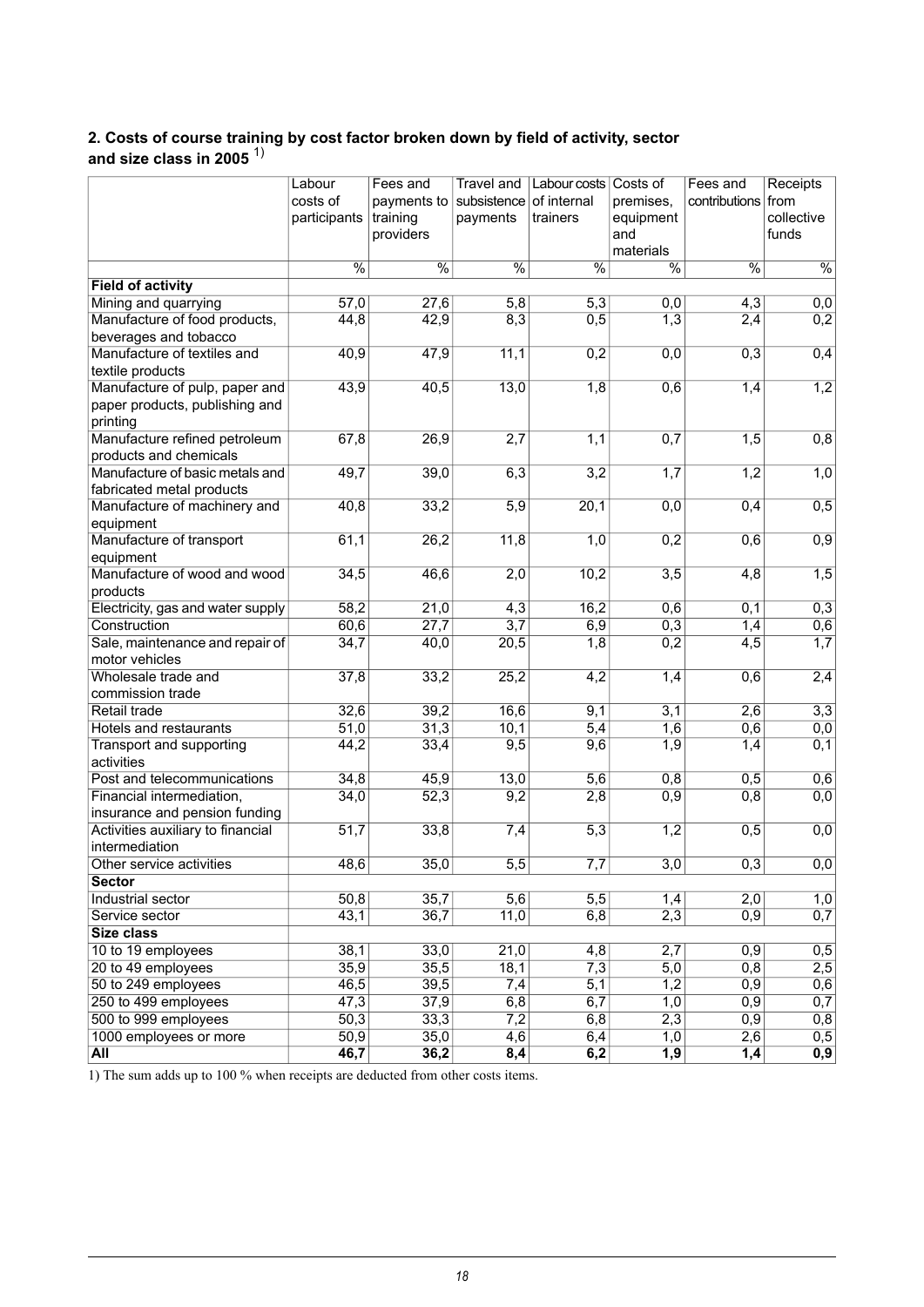### <span id="page-18-0"></span>**3. Training costs by field of activity, sector and size class in 2005**

|                                                  | Costs            | Share of         |                  |                          |
|--------------------------------------------------|------------------|------------------|------------------|--------------------------|
|                                                  | Labour costs of  | Direct training  | Total costs per  | training costs of        |
|                                                  | participants per | costs per        | employee         | labour costs             |
|                                                  | employee         | employee         |                  |                          |
|                                                  | <b>EUR</b>       | <b>EUR</b>       | <b>EUR</b>       | $\overline{\frac{9}{6}}$ |
| <b>Field of activity</b>                         |                  |                  |                  |                          |
| Mining and quarrying                             | 203              | 138              | 357              | 0,8                      |
| Manufacture of food products, beverages and      | 180              | $\overline{213}$ | 402              | 1,1                      |
| tobacco                                          |                  |                  |                  |                          |
| Manufacture of textiles and textile products     | 120              | $\overline{173}$ | 293              | 1,0                      |
| Manufacture of pulp, paper and paper products,   | 374              | 475              | 850              | 1,9                      |
| publishing and printing                          |                  |                  |                  |                          |
| Manufacture refined petroleum products and       | 633              | 294              | 933              | 2,2                      |
| chemicals                                        |                  |                  |                  |                          |
| Manufacture of basic metals and fabricated       | 269              | 272              | 542              | 1,3                      |
| metal products                                   |                  |                  |                  |                          |
| Manufacture of machinery and equipment           | 106              | 154              | 260              | 0,7                      |
| Manufacture of transport equipment               | 128              | $\overline{82}$  | 210              | 0,6                      |
| Manufacture of wood and wood products            | 285              | 515              | 826              | 1,6                      |
| Electricity, gas and water supply                | 1328             | 960              | 2283             | $\overline{4,5}$         |
| Construction                                     | 208              | $\overline{132}$ | 343              | 0,9                      |
| Sale, maintenance and repair of motor vehicles   | 139              | 250              | 401              | 1,3                      |
| Wholesale trade and commission trade             | 263              | 445              | 695              | 1,6                      |
| Retail trade                                     | $\overline{83}$  | 174              | 256              | 1,1                      |
| Hotels and restaurants                           | $\overline{113}$ | 107              | $\overline{222}$ | 0,9                      |
| Transport and supporting activities              | 162              | $\overline{200}$ | 367              | 0,8                      |
| Post and telecommunications                      | 235              | 440              | 674              | 2,2                      |
| Financial intermediation, insurance and pension  | 496              | 950              | 1458             | 3,2                      |
| funding                                          |                  |                  |                  |                          |
| Activities auxiliary to financial intermediation | 423              | 391              | 819              | 1,3                      |
| Other service activities                         | 246              | 259              | 506              | 1,8                      |
| <b>Sector</b>                                    |                  |                  |                  |                          |
| Industrial sector                                | 305              | 289              | 600              | 1,4                      |
| Service sector                                   | 202              | 266              | 469              | 1,5                      |
| Size class                                       |                  |                  |                  |                          |
| 10 to 19 employees                               | 117              | 188              | 306              | 0,8                      |
| 20 to 49 employees                               | 156              | 286              | 435              | 1,3                      |
| 50 to 249 employees                              | 225              | 258              | 484              | $\overline{1,5}$         |
| 250 to 499 employees                             | 310              | 344              | 655              | 1,8                      |
| 500 to 999 employees                             | $\overline{357}$ | 352              | 710              | $\overline{1,8}$         |
| 1000 employees or more                           | 280              | 258              | 550              | 1,4                      |
| <b>All</b>                                       | 244              | $\overline{275}$ | $\overline{522}$ | $\overline{1,5}$         |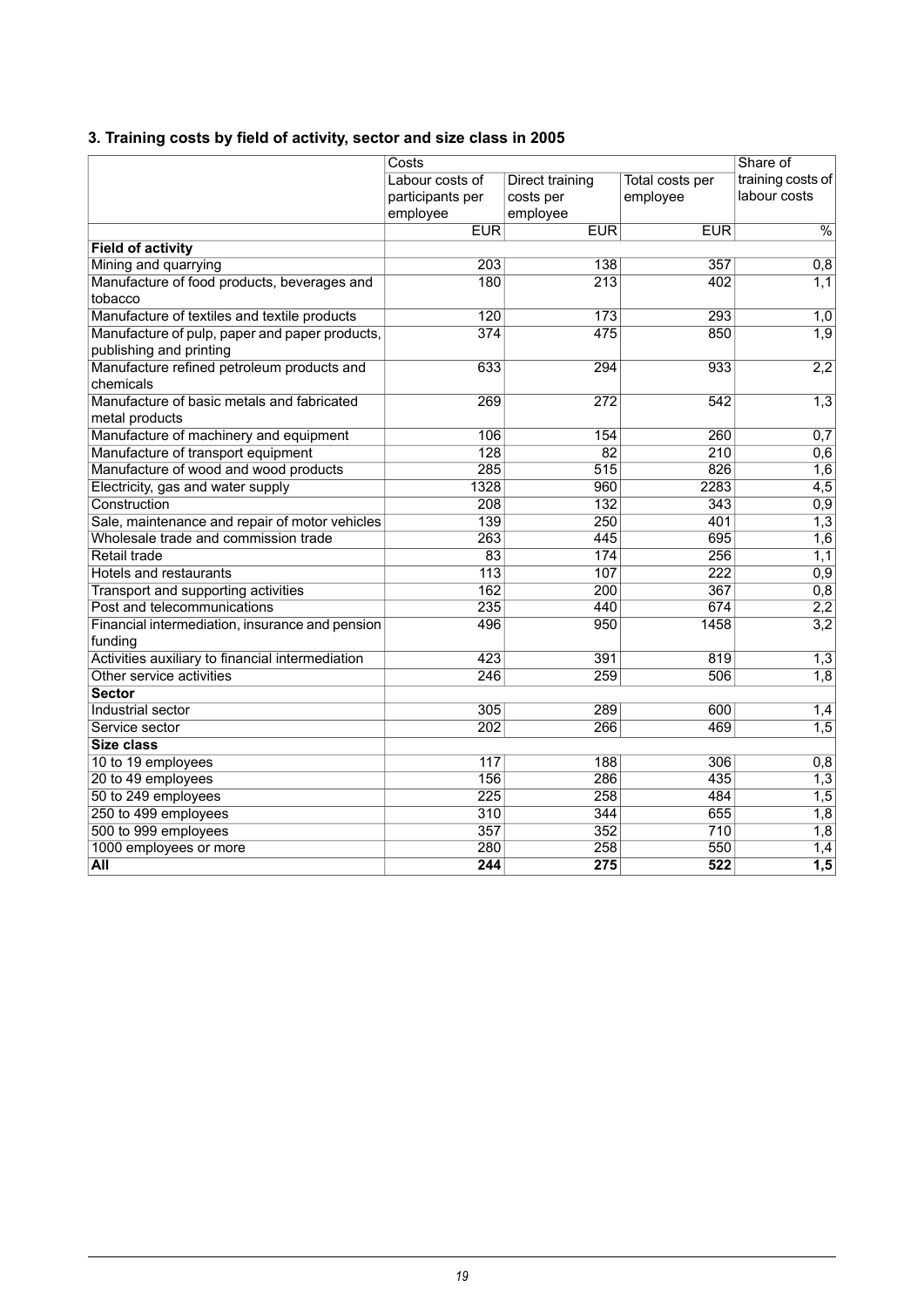### <span id="page-19-0"></span>**4. Shares of fields of education by field of activity, sector and size class in 2005**

|                                         | Personal<br>development,<br>working life | Engineering,<br>manufacturing<br>and<br>construction | Environment<br>protection,<br>occupational<br>health and<br>safety | Computing                | Sales and<br>marketing   |
|-----------------------------------------|------------------------------------------|------------------------------------------------------|--------------------------------------------------------------------|--------------------------|--------------------------|
|                                         | $\overline{\frac{9}{6}}$                 | $\overline{\frac{9}{6}}$                             | $\overline{\frac{9}{6}}$                                           | $\overline{\frac{0}{6}}$ | $\overline{\frac{9}{6}}$ |
| <b>Field of activity</b>                |                                          |                                                      |                                                                    |                          |                          |
| Mining and quarrying                    | 16,8                                     | $\overline{5,2}$                                     | 15,1                                                               | 11,6                     | 11,7                     |
| Manufacture of food products, beverages | 18,3                                     | 11,3                                                 | 15,8                                                               | 14,8                     | 6,3                      |
| and tobacco                             |                                          |                                                      |                                                                    |                          |                          |
| Manufacture of textiles and textile     | 48,0                                     | 10,1                                                 | 8,9                                                                | 7,2                      | 6,9                      |
| products                                |                                          |                                                      |                                                                    |                          |                          |
| Manufacture of pulp, paper and paper    | 11,4                                     | 41,3                                                 | 15,4                                                               | 9,4                      | 3,2                      |
| products, publishing and printing       |                                          |                                                      |                                                                    |                          |                          |
| Manufacture refined petroleum products  | 15,5                                     | $\overline{20,2}$                                    | 21,7                                                               | 5,1                      | 5,8                      |
| and chemicals                           |                                          |                                                      |                                                                    |                          |                          |
| Manufacture of basic metals and         | 35,0                                     | 24,5                                                 | 21,5                                                               | 6,4                      | 2,1                      |
| fabricated metal products               |                                          |                                                      |                                                                    |                          |                          |
| Manufacture of machinery and equipment  | 17,2                                     | $\overline{21,7}$                                    | 10,5                                                               | 13,1                     | 6,4                      |
| Manufacture of transport equipment      | 19,8                                     | 25,5                                                 | $\overline{5,0}$                                                   | 9,3                      | 1,4                      |
| Manufacture of wood and wood products   | 7,9                                      | 25,6                                                 | 13,7                                                               | 12,1                     | 8,7                      |
| Electricity, gas and water supply       | 12,3                                     | 35,1                                                 | 13,8                                                               | 6,8                      | 6,8                      |
| Construction                            | 17,0                                     | 24,7                                                 | 31,9                                                               | $\overline{5,0}$         | $\overline{1,9}$         |
| Sale, maintenance and repair of motor   | 32,3                                     | 12,7                                                 | 1,9                                                                | 3,4                      | 19,5                     |
| vehicles                                |                                          |                                                      |                                                                    |                          |                          |
| Wholesale trade and commission trade    | 13,4                                     | $\overline{5,1}$                                     | $\overline{4,8}$                                                   | 17,5                     | 23,0                     |
| Retail trade                            | 36,4                                     | 1,9                                                  | 1,3                                                                | 1,9                      | 42,7                     |
| Hotels and restaurants                  | 29,0                                     | 0,3                                                  | 0,2                                                                | $\overline{4,7}$         | 11,8                     |
| Transport and supporting activities     | 28,6                                     | 11,1                                                 | 7,2                                                                | 2,9                      | 4,0                      |
| Post and telecommunications             | 10,2                                     | 33,4                                                 | 6,3                                                                | 15,9                     | 15,1                     |
| Financial intermediation, insurance and | 23,7                                     | 2,8                                                  | 0,7                                                                | 6,8                      | 40,0                     |
| pension funding                         |                                          |                                                      |                                                                    |                          |                          |
| Activities auxiliary to financial       | 32,1                                     | $\overline{3,0}$                                     | 0,6                                                                | 5,6                      | 16,1                     |
| intermediation                          |                                          |                                                      |                                                                    |                          |                          |
| Other service activities                | 18,9                                     | 8,5                                                  | 3,4                                                                | 12,9                     | 5,5                      |
| <b>Sector</b>                           |                                          |                                                      |                                                                    |                          |                          |
| Industrial sector                       | 19,7                                     | 25,9                                                 | 18,3                                                               | 8,5                      | $\overline{4,5}$         |
| Service sector                          | 21,8                                     | 8,1                                                  | $\overline{3,5}$                                                   | 10,5                     | 13,1                     |
| <b>Size class</b>                       |                                          |                                                      |                                                                    |                          |                          |
| 10 to 19 employees                      | 22,0                                     | 21,3                                                 | 4,1                                                                | $\overline{3,3}$         | 17,1                     |
| 20 to 49 employees                      | 18,3                                     | $\overline{7,7}$                                     | $\overline{3,5}$                                                   | 4,4                      | 6,4                      |
| 50 to 249 employees                     | 21,9                                     | 10,7                                                 | 9,6                                                                | 12,4                     | 14,8                     |
| 250 to 499 employees                    | 21,9                                     | 14,2                                                 | 9,9                                                                | 11,4                     | 10,2                     |
| 500 to 999 employees                    | 18,6                                     | 19,8                                                 | 12,5                                                               | 10,0                     | 4,1                      |
| 1000 employees or more                  | 21,8                                     | 21,4                                                 | 13,0                                                               | 10,1                     | 7,8                      |
| All                                     | 20,9                                     | 16,0                                                 | 10,1                                                               | 9,6                      | 9,3                      |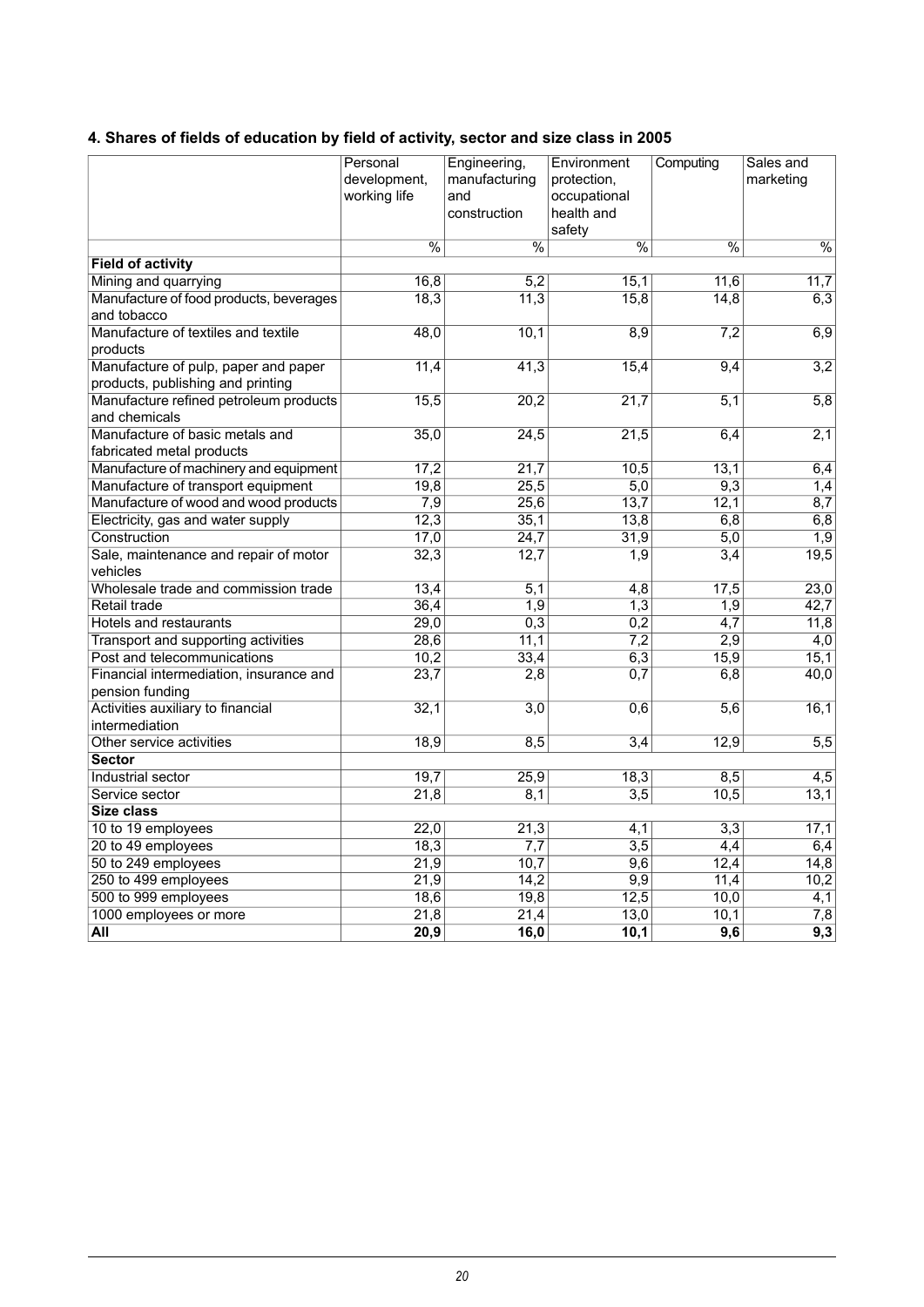### <span id="page-20-0"></span>**4. continuing, Shares of fields of education by field of activity, sector and size class in 2005**

|                                                            | Accounting and<br>finance,<br>manage-ment and<br>administration,<br>secretarial and<br>office work | Personal<br>services     | Languages<br>(foreign +<br>mother tongue) | Other fields of<br>training | Total                    |
|------------------------------------------------------------|----------------------------------------------------------------------------------------------------|--------------------------|-------------------------------------------|-----------------------------|--------------------------|
|                                                            | $\frac{0}{6}$                                                                                      | $\overline{\frac{0}{0}}$ | $\overline{\frac{0}{0}}$                  | $\overline{\frac{9}{6}}$    | $\overline{\frac{9}{6}}$ |
| <b>Field of activity</b>                                   |                                                                                                    |                          |                                           |                             |                          |
| Mining and quarrying                                       | 12,9                                                                                               | 1,5                      | 12,8                                      | 12,4                        | 100,0                    |
| Manufacture of food products, beverages                    | 14,5                                                                                               | 0,2                      | 8,3                                       | 10,5                        | 100,0                    |
| and tobacco                                                |                                                                                                    |                          |                                           |                             |                          |
| Manufacture of textiles and textile products               | 9,8                                                                                                | 0,4                      | 4,4                                       | 4,3                         | 100,0                    |
| Manufacture of pulp, paper and paper                       | 7,6                                                                                                | 0,1                      | 9,3                                       | 2,5                         | 100,0                    |
| products, publishing and printing                          |                                                                                                    |                          |                                           |                             |                          |
| Manufacture refined petroleum products                     | 12,1                                                                                               | 0,4                      | $\overline{9,1}$                          | 10,1                        | 100,0                    |
| and chemicals                                              |                                                                                                    |                          |                                           |                             |                          |
| Manufacture of basic metals and fabricated                 | 3,7                                                                                                | 0,0                      | $\overline{4,5}$                          | 2,4                         | 100,0                    |
| metal products                                             |                                                                                                    |                          |                                           |                             |                          |
| Manufacture of machinery and equipment                     | 12,5                                                                                               | 0,7                      | 10,1                                      | 7,8                         | 100,0                    |
| Manufacture of transport equipment                         | 5,0                                                                                                | 0,0                      | 0,6                                       | 33,3                        | 100,0                    |
| Manufacture of wood and wood products                      | 10,2                                                                                               | 0,2                      | 4,7                                       | 16,9                        | 100,0                    |
| Electricity, gas and water supply                          | 7,0                                                                                                | 1,0                      | 3,4                                       | 13,8                        | 100,0                    |
| Construction                                               | 9,9                                                                                                | 0,5                      | 1,8                                       | 7,2                         | 100,0                    |
| Sale, maintenance and repair of motor                      | 9,1                                                                                                | 1,0                      | 2,5                                       | 17,5                        | 100,0                    |
| vehicles                                                   |                                                                                                    |                          |                                           |                             |                          |
| Wholesale trade and commission trade                       | 14,0                                                                                               | 0,5                      | 15,5                                      | 6,1                         | 100,0                    |
| Retail trade                                               | 9,4                                                                                                | 0,3                      | 0,8                                       | 5,1                         | 100,0                    |
| <b>Hotels and restaurants</b>                              | 16,4                                                                                               | 33,6                     | $\overline{3,5}$                          | 0,4                         | 100,0                    |
| Transport and supporting activities                        | 7,1                                                                                                | 14,8                     | $\overline{2,2}$                          | 22,2                        | 100,0                    |
| Post and telecommunications                                | 10,3                                                                                               | 0,3                      | 2,0                                       | 6,5                         | 100,0                    |
| Financial intermediation, insurance and<br>pension funding | 13,8                                                                                               | 0,2                      | 6,0                                       | 6,1                         | 100,0                    |
| Activities auxiliary to financial intermediation           | 6,3                                                                                                | 0,0                      | 15,5                                      | 20,7                        | 100,0                    |
| Other service activities                                   | 8,3                                                                                                | 23,0                     | 5,4                                       | 14,0                        | 100,0                    |
| <b>Sector</b>                                              |                                                                                                    |                          |                                           |                             |                          |
| Industrial sector                                          | 8,8                                                                                                | 0,4                      | 6,4                                       | 7,5                         | 100,0                    |
| Service sector                                             | 9,5                                                                                                | 15,8                     | 5,4                                       | 12,3                        | 100,0                    |
| Size class                                                 |                                                                                                    |                          |                                           |                             |                          |
| 10 to 19 employees                                         | 16,2                                                                                               | 3,5                      | 1,2                                       | 11,3                        | 100,0                    |
| 20 to 49 employees                                         | 8,2                                                                                                | 41,6                     | $\overline{4,2}$                          | $\overline{5,7}$            | 100,0                    |
| 50 to 249 employees                                        | 11,0                                                                                               | 2,4                      | 6,1                                       | 11,1                        | 100,0                    |
| 250 to 499 employees                                       | 11,1                                                                                               | $\overline{2,6}$         | $\overline{7,0}$                          | 11,6                        | 100,0                    |
| 500 to 999 employees                                       | 7,7                                                                                                | 4,9                      | $\overline{7,1}$                          | 15,2                        | 100,0                    |
| 1000 employees or more                                     | 7,5                                                                                                | $\overline{3,2}$         | 6,0                                       | 9,1                         | 100,0                    |
| All                                                        | 9,2                                                                                                | $\overline{9,0}$         | 5,8                                       | 10,2                        | 100,0                    |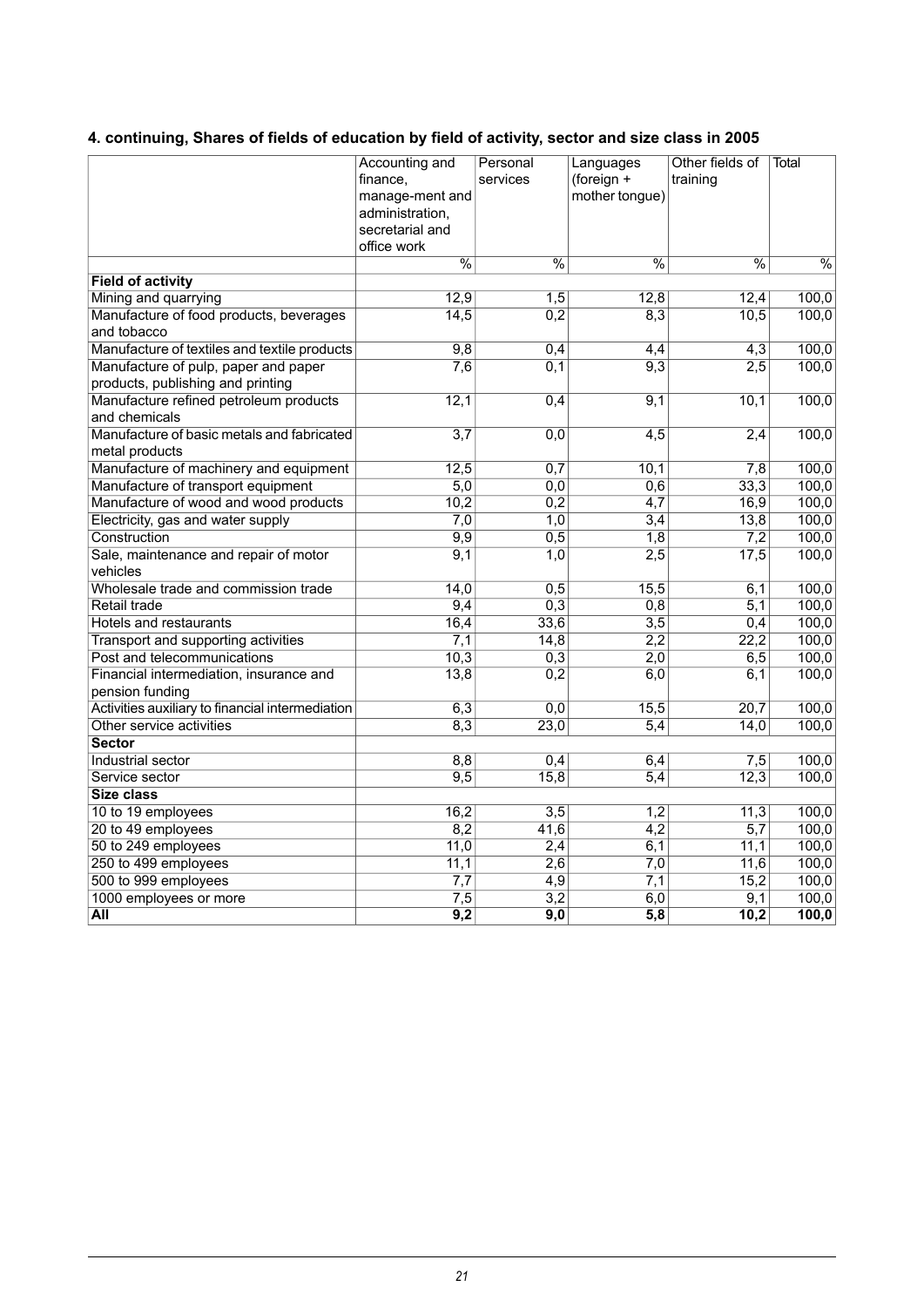<span id="page-21-0"></span>

|                                                  | Less than 25  | Between 25 and 54 55 years and |               | Total         |
|--------------------------------------------------|---------------|--------------------------------|---------------|---------------|
|                                                  | vears         | vears                          | over          |               |
|                                                  | $\frac{0}{6}$ | $\frac{0}{6}$                  | $\frac{0}{6}$ | $\frac{0}{6}$ |
| <b>Field of activity</b>                         |               |                                |               |               |
| Mining and quarrying                             | 19,8          | 41,9                           | 33,5          | 38,7          |
| Manufacture of food products, beverages and      | 29,0          | 36,8                           | 23,1          | 33,9          |
| tobacco                                          |               |                                |               |               |
| Manufacture of textiles and textile products     | 12,4          | 24,0                           | 14,7          | 21,3          |
| Manufacture of pulp, paper and paper products,   | 42,0          | 59,2                           | 56,8          | 52,6          |
| publishing and printing                          |               |                                |               |               |
| Manufacture refined petroleum products and       | 34,0          | 51,3                           | 44,6          | 57,5          |
| chemicals                                        |               |                                |               |               |
| Manufacture of basic metals and fabricated metal | 36,8          | 42,7                           | 40,9          | 48,5          |
| products                                         |               |                                |               |               |
| Manufacture of machinery and equipment           | 31,7          | 26,1                           | 16,8          | 42,0          |
| Manufacture of transport equipment               | 45,9          | 34,6                           | 30,2          | 25,2          |
| Manufacture of wood and wood products            | 49,0          | 53,6                           | 47,2          | 35,1          |
| Electricity, gas and water supply                | 62,3          | 85,2                           | 80,9          | 82,9          |
| Construction                                     | 26,7          | 34,9                           | 28,1          | 33,2          |
| Sale, maintenance and repair of motor vehicles   | 18,8          | 34,5                           | 26,3          | 30,0          |
| Wholesale trade and commission trade             | 18,8          | 37,8                           | 24,2          | 34,2          |
| Retail trade                                     | 27,7          | 41,0                           | 37,7          | 37,2          |
| Hotels and restaurants                           | 19,0          | 47,9                           | 35,9          | 42,0          |
| Transport and supporting activities              | 24,6          | 41,9                           | 22,6          | 37,1          |
| Post and telecommunications                      | 6,9           | 42,2                           | 30,9          | 30,8          |
| Financial intermediation, insurance and pension  | 55,8          | 63,1                           | 61,3          | 62,4          |
| funding                                          |               |                                |               |               |
| Activities auxiliary to financial intermediation | 32,4          | 37,7                           | 50,3          | 38,2          |
| Other service activities                         | 18,1          | 40,8                           | 30,6          | 35,6          |
| <b>Sector</b>                                    |               |                                |               |               |
| Industrial sector                                | 36,3          | 44,4                           | 39,1          | 43,0          |
| Service sector                                   | 20,9          | 41,4                           | 30,5          | 36,5          |
| Size class                                       |               |                                |               |               |
| 10 to 19 employees                               | 19,5          | 26,9                           | 14,4          | 24,7          |
| 20 to 49 employees                               | 17,4          | 36,9                           | 25,3          | 32,4          |
| 50 to 249 employees                              | 16,5          | 33,8                           | 26,9          | 30,7          |
| 250 to 499 employees                             | 15,7          | 42,1                           | 41,7          | 38,4          |
| 500 to 999 employees                             | 40,0          | 50,1                           | 39,9          | 47,3          |
| 1000 employees or more                           | 34,8          | 55,1                           | 44,9          | 50,9          |
| <b>All</b>                                       | 24,8          | 42,7                           | 34,2          | 39,2          |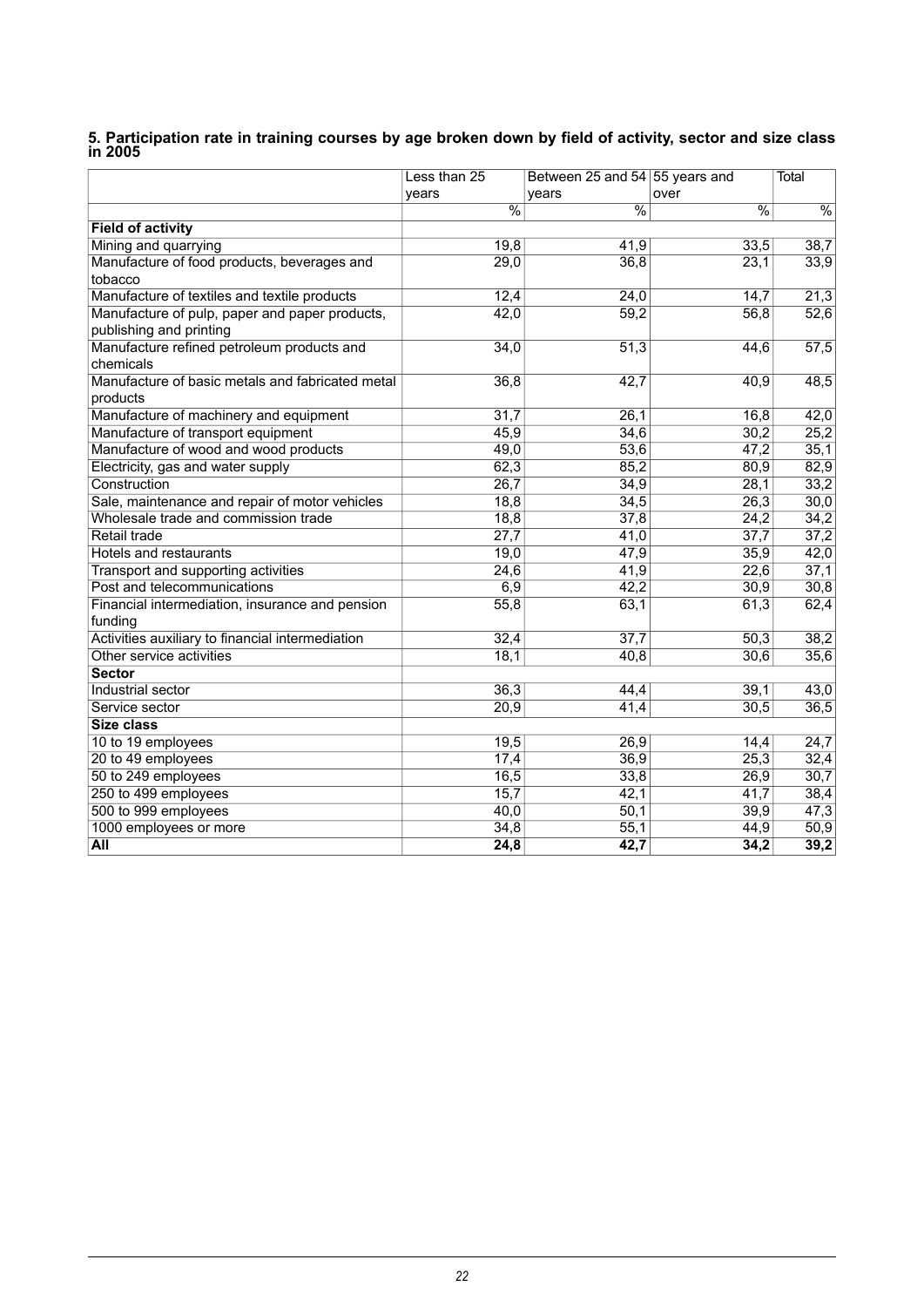#### <span id="page-22-0"></span>**6. Proportion of enterprises providing other training forms and participation rate in other forms of training by field of activity, sector and size class in 2005**

|                                     |                          | Proportion of Participation rate in other forms of training |                          |                                             |                  |                  |
|-------------------------------------|--------------------------|-------------------------------------------------------------|--------------------------|---------------------------------------------|------------------|------------------|
|                                     | enterprises              | Training in                                                 |                          | Job rotation, Learning/quality Selflearning |                  | Conferences,     |
|                                     | providing                | worksituation exchanges                                     |                          | circles                                     |                  | workshops,       |
|                                     | other                    |                                                             | or                       |                                             |                  | lectures and     |
|                                     | training forms           |                                                             | secondments              |                                             |                  | seminars         |
|                                     | $\overline{\frac{0}{0}}$ | $\overline{\frac{0}{6}}$                                    | $\overline{\frac{9}{6}}$ | $\frac{0}{6}$                               | $\frac{0}{6}$    | $\frac{0}{6}$    |
| <b>Field of activity</b>            |                          |                                                             |                          |                                             |                  |                  |
| Mining and quarrying                | 31,7                     | 6,3                                                         | 1,5                      | 2,9                                         | 0,7              | 7,5              |
| Manufacture of food products,       | 51,9                     | 25,3                                                        | 16,5                     | 6,4                                         | 1,9              | 13,5             |
| beverages and tobacco               |                          |                                                             |                          |                                             |                  |                  |
| Manufacture of textiles and textile | 37,5                     | $\overline{3,5}$                                            | 1,0                      | 1,7                                         | 1,6              | 2,9              |
| products                            |                          |                                                             |                          |                                             |                  |                  |
| Manufacture of pulp, paper and      | 72,4                     | 9,9                                                         | 3,3                      | 1,3                                         | 1,4              | 9,9              |
| paper products, publishing and      |                          |                                                             |                          |                                             |                  |                  |
| printing                            |                          |                                                             |                          |                                             |                  |                  |
| Manufacture refined petroleum       | 66,1                     | 24,0                                                        | 6,1                      | 2,5                                         | 1,2              | 11,6             |
| products and chemicals              |                          |                                                             |                          |                                             |                  |                  |
| Manufacture of basic metals and     | 55,5                     | 36,9                                                        | 2,7                      | $\overline{3,5}$                            | 1,6              | 9,5              |
| fabricated metal products           |                          |                                                             |                          |                                             |                  |                  |
| Manufacture of machinery and        | 57,2                     | 14,6                                                        | $\overline{3,9}$         | 5,0                                         | 2,3              | 10,1             |
| equipment                           |                          |                                                             |                          |                                             |                  |                  |
| Manufacture of transport equipment  | 52,3                     | 11,9                                                        | 0,4                      | 2,5                                         | 0,5              | $\overline{4,4}$ |
| Manufacture of wood and wood        | 51,4                     | 6,6                                                         | 2,2                      | 1,2                                         | 0,8              | 6,5              |
| products                            |                          |                                                             |                          |                                             |                  |                  |
| Electricity, gas and water supply   | 81,5                     | 20,4                                                        | 0,3                      | 2,1                                         | 1,2              | 31,2             |
| Construction                        | 51,7                     | 11,6                                                        | 0,9                      | $\overline{1,7}$                            | 2,5              | 5,7              |
| Sale, maintenance and repair of     | $\overline{57,2}$        | $\overline{21,7}$                                           | $\overline{4,1}$         | $\overline{4,1}$                            | 10,3             | 14,9             |
| motor vehicles                      |                          |                                                             |                          |                                             |                  |                  |
| Wholesale trade and commission      | 58,5                     | 18,6                                                        | 2,7                      | 3,1                                         | $\overline{5,9}$ | 16,9             |
| trade                               |                          |                                                             |                          |                                             |                  |                  |
| Retail trade                        | 57,4                     | 15,2                                                        | 2,6                      | 4,4                                         | 5,8              | 8,6              |
| <b>Hotels and restaurants</b>       | 43,5                     | 8,2                                                         | $\overline{1,0}$         | 2,2                                         | 2,0              | $\overline{5,3}$ |
| Transport and supporting activities | 59,1                     | 21,4                                                        | 5,3                      | 1,4                                         | 1,3              | 3,6              |
| Post and telecommunications         | 75,5                     | 22,9                                                        | 2,0                      | 2,2                                         | 2,8              | 11,9             |
| Financial intermediation, insurance | 72,3                     | 23,1                                                        | 7,6                      | 2,9                                         | 21,8             | 11,3             |
| and pension funding                 |                          |                                                             |                          |                                             |                  |                  |
| Activities auxiliary to financial   | 67,8                     | 6,6                                                         | 2,7                      | 0,8                                         | 1,7              | 10,7             |
| intermediation                      |                          |                                                             |                          |                                             |                  |                  |
| Other service activities            | 54,6                     | 13,2                                                        | 0,7                      | 1,3                                         | 2,3              | 9,0              |
| <b>Sector</b>                       |                          |                                                             |                          |                                             |                  |                  |
| Industrial sector                   | 55,8                     | 16,4                                                        | $\overline{3,7}$         | $\overline{2,8}$                            | 1,7              | 9,2              |
| Service sector                      | 56,5                     | 15,9                                                        | 2,3                      | 2,2                                         | $\overline{3,9}$ | 9,0              |
| <b>Size class</b>                   |                          |                                                             |                          |                                             |                  |                  |
| 10 to 19 employees                  | 53,4                     | 11,1                                                        | 1,5                      | 4,5                                         | 5,3              | 13,7             |
| 20 to 49 employees                  | $\overline{53,1}$        | 13,3                                                        | 1,7                      | $\overline{3,4}$                            | 2,2              | 10,3             |
| 50 to 249 employees                 | 63,4                     | 12,1                                                        | 2,1                      | 3,4                                         | $\overline{3,0}$ | 9,2              |
| 250 to 499 employees                | 80,5                     | 16,0                                                        | 2,9                      | 1,1                                         | 2,0              | 10,1             |
| 500 to 999 employees                | 92,8                     | 26,0                                                        | $\overline{5,8}$         | 2,4                                         | 4,8              | 10,1             |
| 1000 employees or more              | 91,0                     | 19,1                                                        | $\overline{3,5}$         | $\overline{1,2}$                            | $\overline{2,6}$ | 6,7              |
| All                                 | $\overline{56,2}$        | 16,1                                                        | $\overline{2,9}$         | $\overline{2,5}$                            | 3,0              | $\overline{9,1}$ |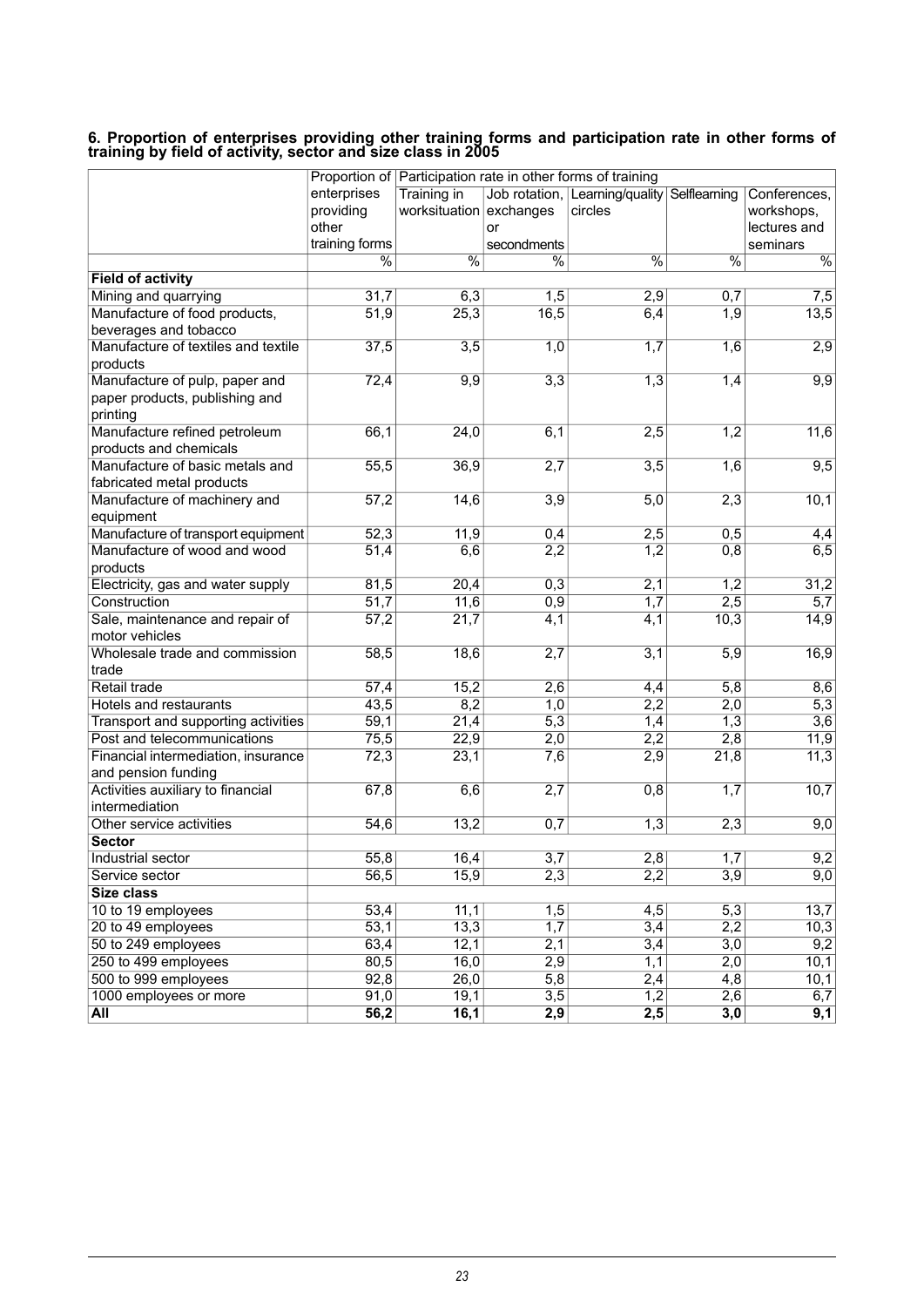<span id="page-23-0"></span>

|  |  | 7. Main results from EU member states and Norway <sup>17</sup> |  |  |
|--|--|----------------------------------------------------------------|--|--|
|  |  |                                                                |  |  |

|                 | Proportion of            | Participation rate       |                          | Number of training hours |                 | Percent           |
|-----------------|--------------------------|--------------------------|--------------------------|--------------------------|-----------------|-------------------|
|                 | enterprises              | of all employees         | of employees             | per employee             | per             | of training costs |
|                 | providing                | in all enterprises       | in enterprises           | (all employees)          | participant     | of total labour   |
|                 | courses                  |                          | providing CVT            |                          |                 | costs             |
|                 |                          |                          | courses                  |                          |                 |                   |
|                 | $\overline{\frac{0}{0}}$ | $\overline{\frac{9}{6}}$ | $\overline{\frac{0}{0}}$ |                          |                 | $\frac{0}{6}$     |
| <b>EU 27</b>    | 49                       | 33                       | $\overline{43}$          | 9                        | 27              | $\overline{1,6}$  |
| Czech           | 63                       | 59                       | 67                       | $\overline{14}$          | $\overline{23}$ | $\overline{1,9}$  |
| Republic        |                          |                          |                          |                          |                 |                   |
| Slovenia        | 61                       | $\overline{50}$          | 59                       | 14                       | 29              | 2,0               |
| Luxembourg      | 61                       | 49                       | 60                       | $\overline{16}$          | $\overline{33}$ | 2,0               |
| France          | $\overline{71}$          | 46                       | $\overline{50}$          | $\overline{13}$          | 28              | 2,3               |
| Sweden          | $\overline{72}$          | 46                       | $\overline{51}$          | $\overline{15}$          | $\overline{34}$ | 2,1               |
| Belgium         | 48                       | 40                       | 51                       | $\overline{12}$          | $\overline{31}$ | 1,6               |
| Finland         | 70                       | 39                       | 46                       | 10                       | 25              | 1,5               |
| Slovakia        | $\overline{38}$          | $\overline{38}$          | $\overline{56}$          | $\overline{12}$          | $\overline{32}$ | $\overline{1,8}$  |
| Denmark         | 81                       | $\overline{35}$          | 37                       | 10                       | 30              | $\overline{2,7}$  |
| Netherlands     | $\overline{70}$          | $\overline{34}$          | 39                       | $\overline{12}$          | $\overline{36}$ | $\overline{2,0}$  |
| Spain           | 38                       | 33                       | $\overline{51}$          | 9                        | 26              | $\overline{1,2}$  |
| Austria         | 67                       | $\overline{33}$          | 38                       | 9                        | $\overline{27}$ | 1,4               |
| <b>United</b>   | 67                       | $\overline{33}$          | 39                       |                          | $\overline{20}$ | $\overline{1,3}$  |
| Kingdom         |                          |                          |                          |                          |                 |                   |
| Malta           | $\overline{31}$          | $\overline{32}$          | $\overline{52}$          | $\overline{11}$          | $\overline{35}$ | 1,8               |
| Germany         | 54                       | $\overline{30}$          | 39                       | $\overline{9}$           | 30              | $\overline{1,3}$  |
| Cyprus          | 47                       | $\overline{30}$          | 43                       | $\overline{7}$           | $\overline{22}$ | 1,3               |
| Italy           | $\overline{27}$          | $\overline{29}$          | 49                       | $\overline{7}$           | $\overline{26}$ | $\overline{1,2}$  |
| Norway          | $\overline{55}$          | 29                       | 48                       | $\overline{9}$           | 32              | 1,3               |
| Portugal        | $\overline{32}$          | $\overline{28}$          | 46                       | $\overline{7}$           | $\overline{26}$ | $\overline{1,1}$  |
| Estonia         | 56                       | 24                       | $\overline{32}$          | $\overline{7}$           | 27              | $\overline{1,6}$  |
| Poland          | $\overline{24}$          | $\overline{21}$          | $\overline{36}$          | $\overline{6}$           | $\overline{30}$ | 1,3               |
| Romania         | 28                       | 17                       | $\overline{31}$          | 5                        | 31              | 1,1               |
| Hungary         | 34                       | 16                       | $\overline{23}$          | $\overline{6}$           | $\overline{37}$ | $\overline{1,9}$  |
| <b>Bulgaria</b> | $\overline{21}$          | $\overline{15}$          | $\overline{33}$          | 4                        | $\overline{30}$ | 1,1               |
| Latvia          | 30                       | 15                       | $\overline{27}$          | 4                        | 26              | 0,8               |
| Lithuania       | $\overline{26}$          | $\overline{15}$          | $\overline{28}$          | $\overline{5}$           | $\overline{32}$ | $\frac{1,2}{0,6}$ |
| Greece          | 19                       | 14                       | $\overline{28}$          | $\overline{3}$           | $\overline{25}$ |                   |

1) Descending order according to participation rate in CVT courses. Excluding Ireland.